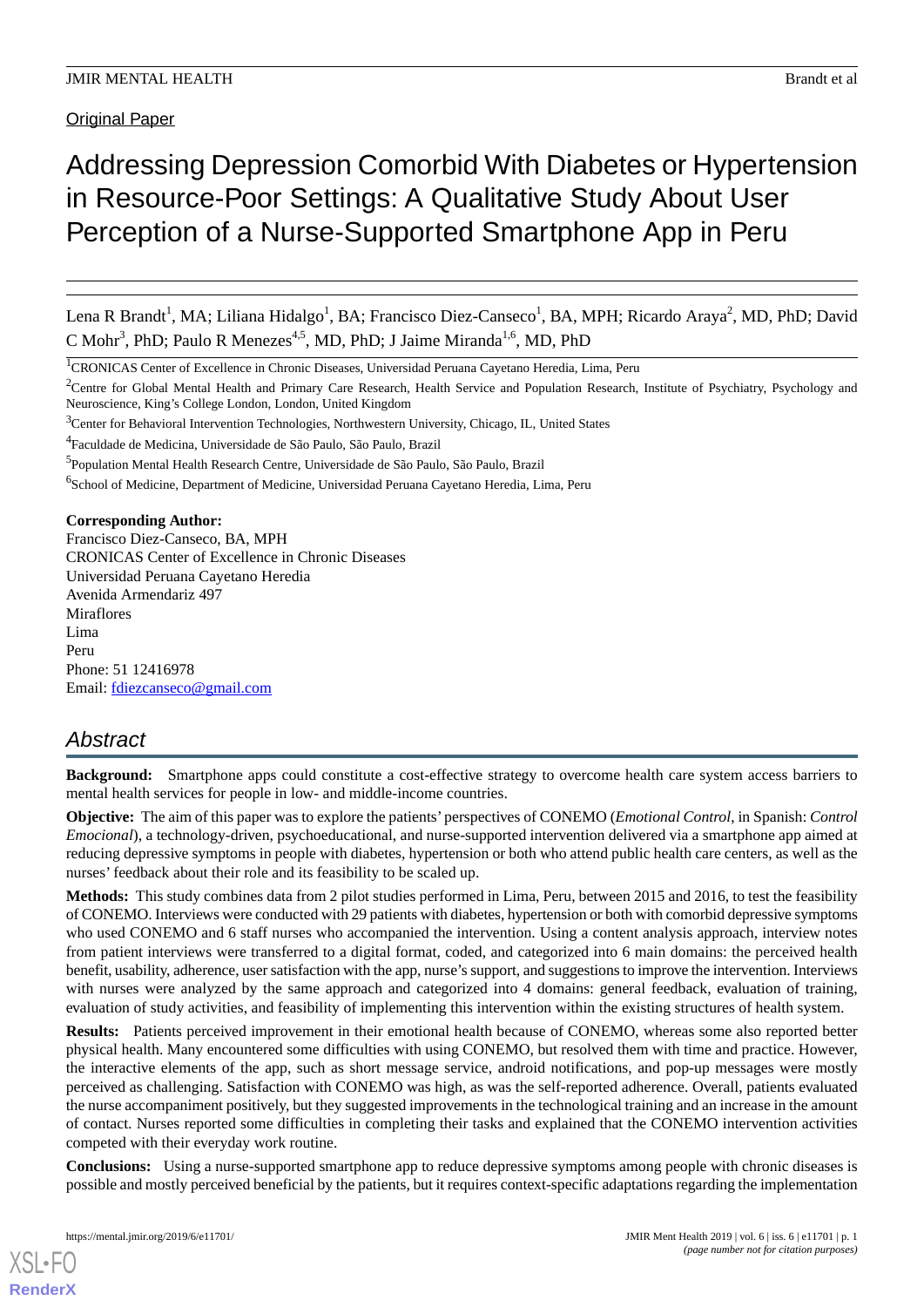of a task shifting approach within the public health care system. These results provide valuable information about user feedback for those building mobile health interventions for depression.

*(JMIR Ment Health 2019;6(6):e11701)* doi: **[10.2196/11701](http://dx.doi.org/10.2196/11701)** 

#### **KEYWORDS**

mental health; depression; noncommunicable diseases; mHealth; smartphone; developing countries

# *Introduction*

Mental health disorders are one of the main health burdens worldwide. Of the 20 leading causes of years lived with disability in the world, 9 of them are mental, neurological or substance use disorders [[1\]](#page-15-0); neuropsychiatric disorders make a contribution of 13% to 14% to the global burden of disease, measured by the disability-adjusted life years (DALYs), because of the mortality and years of life lost derived from the time lived with compromised health [[2-](#page-15-1)[4\]](#page-15-2). In Peru, neuropsychiatric disorders are even considered as the ones that cause the highest burden of disease in the country, with a contribution of 16% to the DALYs [[5\]](#page-15-3). Furthermore, unipolar depression is the main cause of burden of disease among this group [[3](#page-15-4)] and is even higher among those with comorbid chronic noncommunicable diseases (NCDs), such as diabetes or hypertension [[6](#page-15-5)-[12\]](#page-16-0). Considering this high comorbidity, the great incidence of NCDs in low- and middle-income countries (LMICs) [\[13](#page-16-1),[14\]](#page-16-2), as well as the important possible negative consequences of this relationship on health outcomes [[6,](#page-15-5)[11](#page-16-3),[12,](#page-16-0)[14](#page-16-2)[-18](#page-16-4)] and adherence to treatment [[8,](#page-15-6)[16\]](#page-16-5), interventions specifically designed for individuals with depression and comorbid diabetes, hypertension or both are needed.

Access to mental health services is poor across LMICs. For example, in Peru, most health insurance does not cover mental health care [\[5](#page-15-3)]. Furthermore, there are far fewer psychologists and psychiatrists per inhabitant than in other upper- and middle-income countries, and of those who are available, 85% are located in Lima, the Peruvian capital [[19\]](#page-16-6). Only 24.3% of the population in Lima with mental health disorders receive any mental health care [[20\]](#page-16-7), which is even less than 10.4% in rural Andean regions [[21\]](#page-16-8). One approach to confront system-related barriers for mental health care is task shifting [[22](#page-16-9)[-24](#page-16-10)]. Shifting tasks within health care from a specialized professional to a person not specialized in the same field, for example, from a psychiatrist to a comprehensively trained nurse or other health worker not specialized in mental health, is a cost-effective  $[25,26]$  $[25,26]$  $[25,26]$  $[25,26]$  and cost-saving approach  $[27-31]$  $[27-31]$  $[27-31]$ . Similarly, it has shown promising results for a wide variety of health outcomes, including mental health conditions [\[32](#page-17-0),[33\]](#page-17-1) such as depression [[29,](#page-16-15)[33\]](#page-17-1), and could therefore be an ideal option for LMIC settings to amplify the access to health care [[34\]](#page-17-2) where human resources are scarce.

Other strategies to overcome health system barriers and make mental health care more accessible to the community [[35](#page-17-3)[,36](#page-17-4)] are mobile health (mHealth) [\[35](#page-17-3)[,37](#page-17-5)[-41](#page-17-6)] and other digital self-help interventions [[42-](#page-17-7)[45\]](#page-17-8), which have been shown to improve mental health–related outcomes. There are several mobile depression apps already on the market, but in addition to stand-alone, unguided self-management apps, linking

 $XS$  $\cdot$ FC **[RenderX](http://www.renderx.com/)**

interventions to existing resources from local health care systems merits exploration. Furthermore, many of the *depression apps* currently on the market often lack a solid theoretical background or do not follow clinical guidelines that have already proven to be effective [\[46](#page-17-9)[,47](#page-17-10)], and besides, most of them are not available in Spanish. Evidence from high-income countries indicates that the effectiveness of and adherence to digital interventions is higher when the health app is easy to use [[39](#page-17-11)[,48](#page-17-12),[49\]](#page-17-13), is individually tailored [[46\]](#page-17-9), and includes human interaction [[48](#page-17-12)[,50](#page-17-14)[-52](#page-17-15)]. Hence, it is crucial to evaluate the users' perspective and feasibility of using mHealth apps in the LMIC context. Although they are not ubiquitous yet, as pervasiveness of smartphones is continuously increasing in developing countries [[53,](#page-17-16)[54\]](#page-17-17), mHealth apps will become more needed in the near future. In Peru, the access to smartphones increased from 14.8% to 30.8% among people aged between 46 and 50 years and from 6.8% to 18.0% in those aged 51 years or older in only 1 year (2014-2015) [\[55](#page-18-0)], and it is expected that these percentages will continue to grow.

The Latin America Treatment and Innovation Network in Mental Health (LATIN-MH) [\[56](#page-18-1)] integrated these strategies and developed a new smartphone app, CONEMO (*Emotional Control*, in Spanish: *Control Emocional*), a technology-driven, psychoeducational, and nurse-supported intervention aimed at reducing depressive symptoms in people with diabetes, hypertension or both. This study is derived from the qualitative formative research conducted in Lima, Peru, in preparation for a randomized controlled trial testing the effectiveness of CONEMO. The aims of this study were to explore (1) the experience of patients using CONEMO with regard to perceived health benefit, usability, adherence to CONEMO, satisfaction, suggestions for CONEMO, as well as the evaluation of the nurse-support received and (2) the experience of nurses supporting CONEMO users regarding general nurse feedback, evaluation of training received, evaluation of activities related to the study, and their perception of the feasibility of using this type of *self-management-plus-coaching* approach within the Peruvian public health care system. The quantitative outcomes of the pilot studies will be reported elsewhere [[57\]](#page-18-2).

# *Methods*

#### **Study Design and Theoretical Framework**

This study analyzes the qualitative information acquired from interviews with patients and nurses about their experiences in 2 pilot studies. Interviews were selected as the most suitable technique, which were applied after their participation in these studies. The data were analyzed using qualitative content analysis, as, for example, described by Bengtsson [[58\]](#page-18-3), considering it as "a research method that provides a systematic and objective means to make valid inferences from verbal,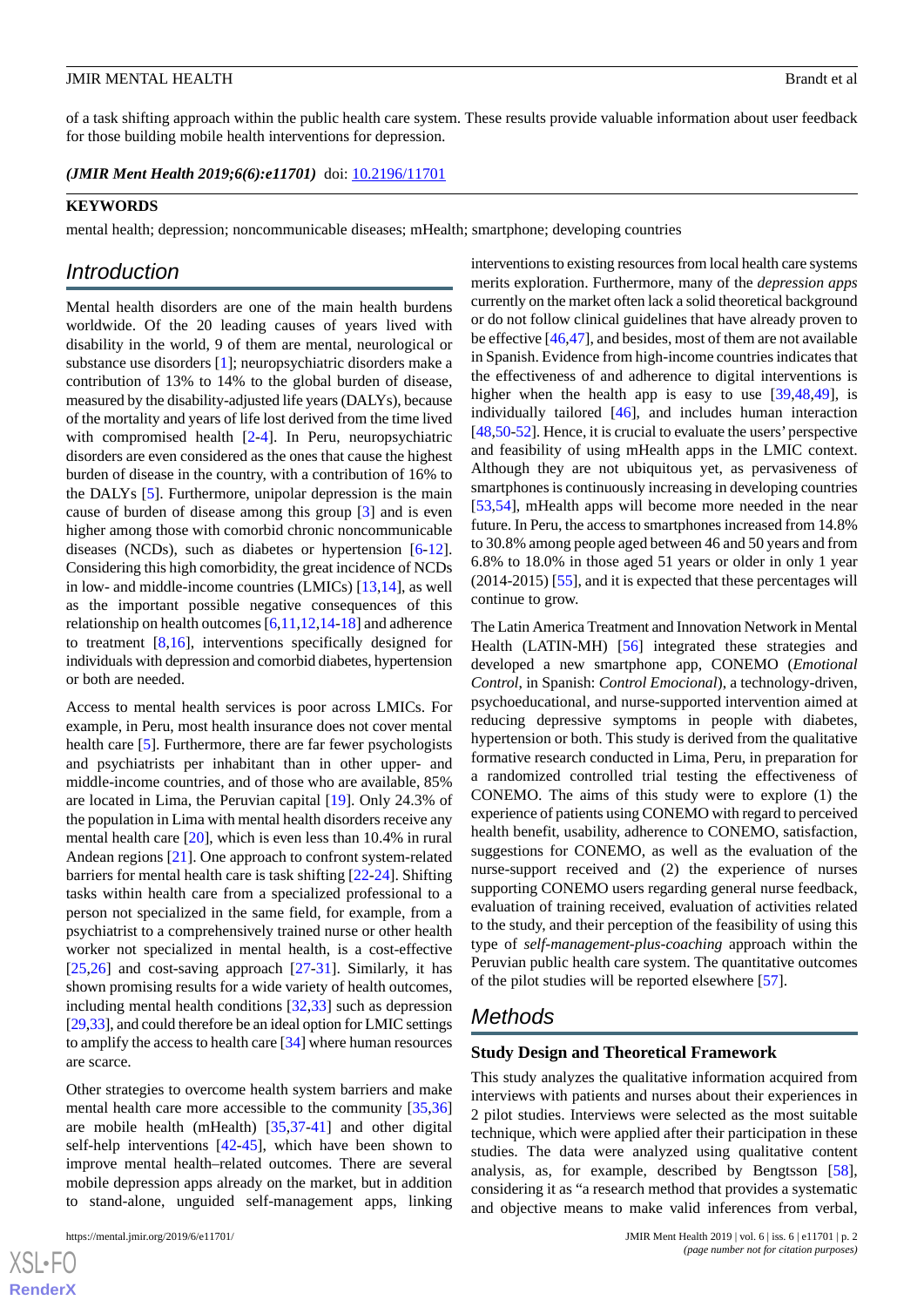visual, or written data in order to describe and quantify specific phenomena" [[59\]](#page-18-4).

### **Setting**

The 2 pilot studies were conducted between 2015 and 2016 in Lima; the first pilot study was implemented in 1 general hospital of the Ministry of Health (MINSA) and the second in 2 primary health care centers of EsSalud, Peru's Social Security System. Those are 2 distinct public health care systems in Peru, which differ in their organization and functioning. The reason for conducting 2 pilot studies was, first, to pilot test the implementation in the 2 different national health care systems, and second, to test the feasibility of working with staff nurses from the health care system within this study instead of hired nurses, which was not possible in the first pilot study in the MINSA hospital.

# **Participant Selection**

# *Sampling*

The study integrated data from 2 groups of participants: the patient's experience with CONEMO and the nurses' experience of conducting the nurse-support of CONEMO within the health care system.

Using a convenience sampling strategy, patients were selected based on the following criteria: having a diagnosis of diabetes, hypertension or both by a physician or receiving treatment for it, being aged at least 21 years, being able to read and write in Spanish (all of the above were self-reported), and experiencing clinically significant depressive symptoms, as measured by the Patient Health Questionnaire-9 (cutoff score ≥10) [\[60](#page-18-5)]. Patients who were pregnant or showed cognitive impairment (measured with the Brief Community Screening Instrument for Dementia [[61\]](#page-18-6)) or psychotic symptoms (measured with the Psychosis Screening Questionnaire [[62\]](#page-18-7)) were excluded.

In the first pilot study, implemented in a hospital of the MINSA, 1 nurse was hired by the project. In the second pilot study, nurses from the Social Security System were selected and assigned to the study by the health care centers' administration. In 1 health care center, all 5 nurses who were working there at the time were assigned to participate in the study, whereas in the other health care center, 1 nurse who was working in the elderly adult program was selected.

# *Method of Approach*

In the MINSA hospital, recruitment took place in the endocrinology and cardiology outpatient clinics, whereas in the 2 primary health care centers, patients were recruited in the waiting areas or in the elderly adult consultation unit that monitors people with NCDs. Some patients were approached before or after their regular consultations, whereas others were referred to the fieldwork team by health care providers. Patients were screened by 1 of 4 fieldworkers who were all psychologists. If the inclusion criteria were fulfilled, they were invited to participate in the 6-week study and to sign a consent form.

Afterward, patients were invited to return to the health care center to complete a baseline questionnaire. Subsequently, they

were assigned to a nurse who then scheduled an individual appointment with each patient to train them and provide the study materials. As, at the time of the pilot, smartphones were not yet ubiquitous among low-income Peruvians, all patients were given an Android smartphone with CONEMO installed as well as 2 guidebooks: one about how to use the smartphone and CONEMO and one about the research project. The nurses trained the patients in the use of the technology and informed them that their activities could be followed on a Web-based platform and that they would receive at least 2 monitoring phone calls throughout the intervention period to address difficulties if applicable.

The nurses were approached via the centers' administration. After the managers of the centers accepted to participate, they selected the nurses and facilitated the contact to the research team. Afterward, all nurses underwent a 3-month theoretical and practical training course with 1 to 2 hours of weekly training sessions to perform their activities before starting to receive patients.

# *Sample Size and Nonparticipation*

Over the 2 pilot studies, 45 patients signed the consent form to participate, but 12 of them did not return to the health care center to receive CONEMO. Of the 33 patients who finally received CONEMO, 29 responded to the interviews (15 of pilot study 1, monitored by a hired nurse, and 14 of pilot study 2, monitored by staff nurses from the health care system).

With regard to the nurses, 6 staff nurses, who were working within the Social Security System and who participated in the second pilot study, were interviewed after finalizing the pilot study activities. The nurse hired in the first pilot study was not considered in the interviews, considering that she would not represent the perspectives of someone working within the health care system.

# **Intervention: CONEMO (Emotional Control)**

CONEMO is a technology-driven, psychoeducational, and nurse-supported intervention that was delivered via a smartphone app (see [Multimedia Appendix 1](#page-15-7) for a screenshot of CONEMO). A literature review was conducted to develop both the content, which was based on the theoretical framework of behavioral activation [[63-](#page-18-8)[66\]](#page-18-9), as well as the design and structure of the CONEMO app.

Behavioral activation aims at reducing depression by motivating patients to identify and complete activities to obtain a sense of pleasure and accomplishment [[66\]](#page-18-9). In that sense, the content of the intervention included psychoeducation about depression, various lists of potential activities that patients could be interested in, motivational content to stimulate activity completion, as well as strategies to help patients complete these activities. These content elements were delivered in the form of both text and videos. The videos featured a middle-aged woman representing a health practitioner who did not embody any specific social class or background.

Providing a list of suggested activities to the participant was also used in other apps based on behavioral activation to lower depressive symptoms [\[67](#page-18-10),[68\]](#page-18-11). Previous behavioral activation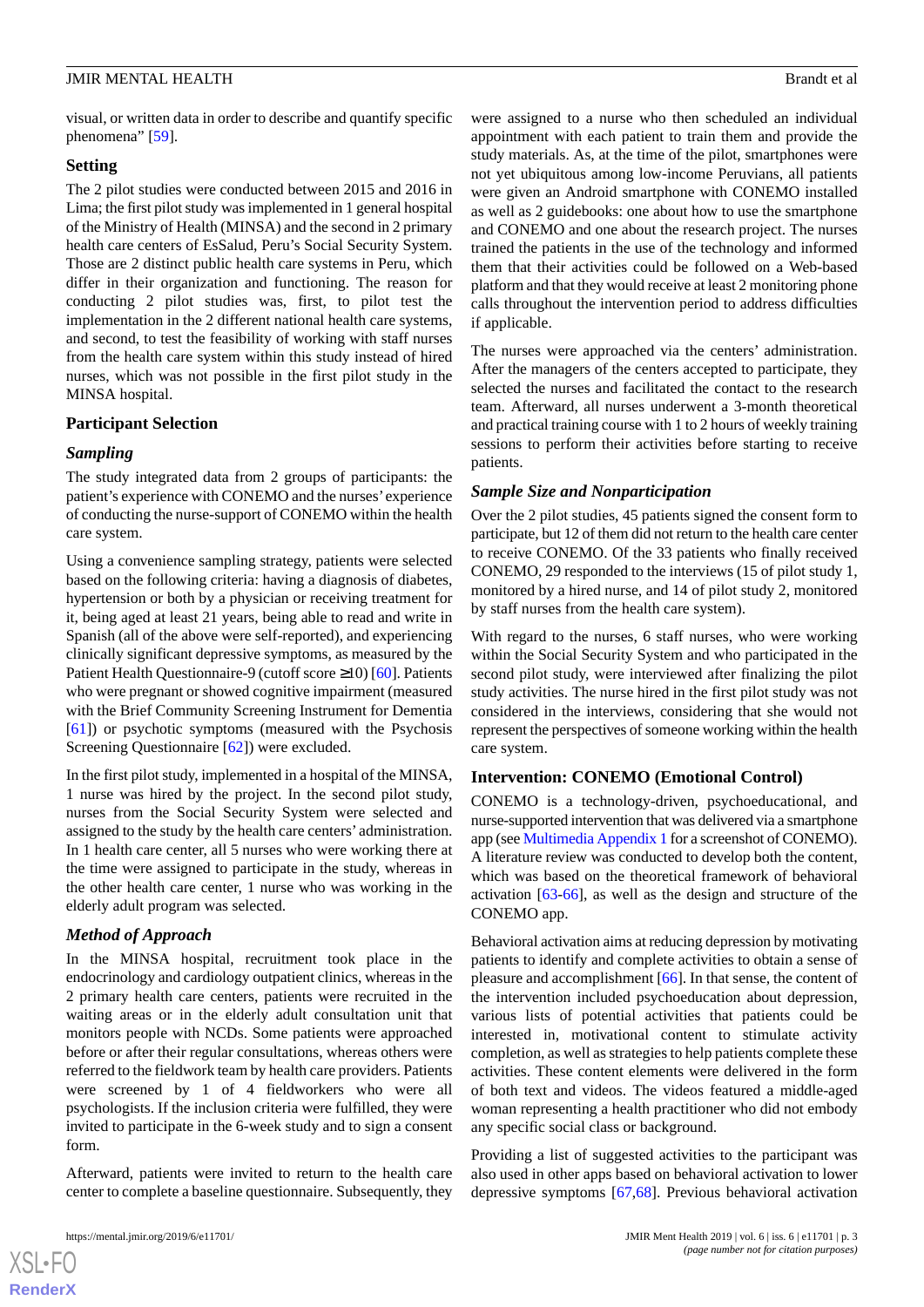research suggested a list of 11 activity categories in which patients could start doing activities [[66\]](#page-18-9). Owing to the length of our intervention, those 11 domains were regrouped into 3 categories: pleasant activities (eg, based on hobbies and entertainment among others, such as reading a book or meeting friends), healthy activities (based on sports and health, such as following their indicated diet and exercising), and tasks (based on domestic activities, which included activities such as cleaning the house). In this process, activities were discussed and adapted by the research team to ensure the appropriateness of the listed activities, considering the target population's health characteristics and culture. Finally, CONEMO included interactive elements, such as Android notifications and dialogue pop-ups to remind patients to complete their sessions and activities and let them give feedback, short message service (SMS) text messaging to remind them of their appointments with the nurse, as well as an option to request help from the nurse.

For the development of the structure of the CONEMO app, other behavioral activation intervention outlines, as well as existing mobile intervention designs, were considered. Although in-person interventions based on behavioral activation usually have a duration of 5 to 12 weekly sessions, with each session lasting approximately 45 min [\[69](#page-18-12),[70\]](#page-18-13), interventions using technology need to deliver the core elements of the treatment by adapting them to the interface used and not as a mere copy of the content [\[71](#page-18-14)]. Other mobile interventions using behavioral activation were typically designed for a duration of 8 to 10 weekly sessions but were also accompanied with weekly psychotherapy sessions [[67,](#page-18-10)[68](#page-18-11)] or pharmacotherapy [[72\]](#page-18-15). Considering the nurse accompanying the CONEMO intervention would only give technical support and that app developers recommend designing interventions of "high frequency, low intensity, and shorter time commitment" [[71\]](#page-18-14), it was decided to include 18 sessions in total, delivered 3 times a week over a period of 6 weeks. The completion time for each session (excluding the suggested outside-app activity) was estimated to take between 5 and 10 min.

The role of the nurses was to train all patients in the use of the app and the smartphone, followed by regular monitoring of the patients' participation throughout the 6 weeks of intervention via a Web-based platform, the *nurse dashboard*. The nurse-support protocol was based on the principles of supportive accountability [[52\]](#page-17-15), with the aim of maintaining patient engagement. Nurses were instructed to contact the patient periodically to positively reinforce use, inquire if they had any difficulties, and resolve possible problems with using CONEMO. In addition, the nurse dashboard served as an activity and progress record, allowing nurses to log their activities, such as the completed phone calls or other contacts they had with the patients. The roughly estimated time expected to be invested per patient was around 2.5 hours in total over the 6-week period (45 to 60 min for the first appointment used for training, 15 to 30 min for the last appointment, and 15 min per remaining week for follow-up calls). Furthermore, during the intervention, all nurses took part in weekly supervision meetings with a psychologist, in which particular cases, tasks, and difficulties

were addressed. These supervision meetings were expected to take around 15 to 45 min weekly.

The technology and intervention used in this study was created in collaboration with representatives from the Universidad Peruana Cayetano Heredia in Lima, Peru, and the University of São Paulo in São Paulo, Brazil. Northwestern University's Center for Behavioral Intervention Technologies in Chicago, United States, supported the design work and provided all software programming. CONEMO was developed to be adaptable linguistically and culturally, providing versions in Spanish, Portuguese, and English.

#### **Data Collection**

After the 6 weeks of intervention, the trial manager (LRB) and the clinical coordinator (LH)—both female psychologists—conducted the interviews with the patients and nurses. During both the patient and nurse interviews, the interviewers aimed to transcribe as closely as possible the literal content of the participants'responses and later transferred these notes to the computer to reduce information loss. During some of the patient interviews and all of the nurse interviews, both interviewers took notes simultaneously, compared them afterward, and found high literal consistency between the notes. Subsequently, the digitized notes were integrated into 1 document.

The patients'semistructured interviews were applied, consisting of 30 questions addressing the 6 areas of interest, which were considered as most important indicators in view of the randomized controlled trial to be implemented subsequently: perceived health benefit, usability, adherence to CONEMO, satisfaction and suggestions for CONEMO, as well as the evaluation of the nurse-support received (see [Multimedia](#page-15-8) [Appendix 2](#page-15-8) for the interview guide for patients). Satisfaction refers here to the patients' evaluation of things they liked and disliked about CONEMO. Each interview took between 45 and 60 min.

With the nurses, semistructured interviews consisting of 22 questions to retrieve data about general nurse feedback, evaluation of training received, evaluation of activities related to the study, as well as their perception of feasibility of incorporating CONEMO within primary care (see [Multimedia](#page-15-9) [Appendix 3](#page-15-9) for the interview guide for nurses) were conducted. Feasibility refers here to the nurses' perceptions of the viability to scale up the nurse-supported CONEMO within similar health care centers and to be implemented by staff nurses. Each interview took around 40 min. All interviews were conducted in 1 session, without conducting repeat interviews.

#### **Data Analysis**

The 4 stages of content analysis— *decontextualization, recontextualization, categorization*, and *compilation* —as described by Bengtsson [[58\]](#page-18-3), were conducted by 2 researchers—the ones who also conducted the interviews—to increase validity and decrease bias, as suggested by various authors [[58,](#page-18-3)[73](#page-18-16),[74\]](#page-18-17). First, the digitized interview notes for patients, as well as for nurses, were reviewed, and thereby, codes were generated (*decontextualization*). Both researchers discussed their comprehension of each code and adapted them accordingly

 $XS$  $\cdot$ FC **[RenderX](http://www.renderx.com/)**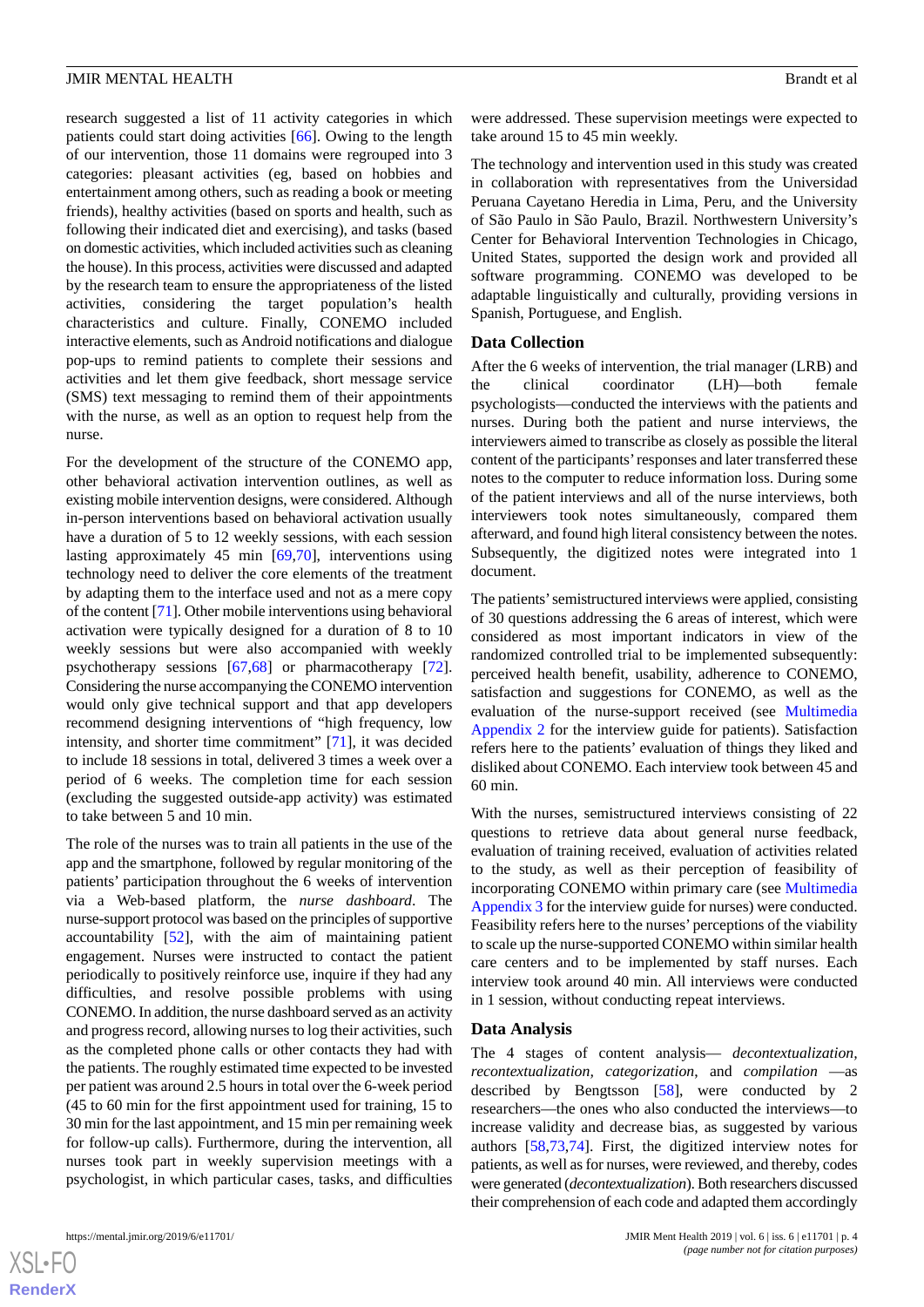before actually coding the data. Then, they compared the codes with the original data to control for completeness of the codes (*recontextualization*). Codes were created for the complete dataset, so that every statement made by a person would be assigned to at least 1 code. The aim was to have at least 1 code for every statement, which would not overlap in its meaning with other codes. Therefore, initially, no information was considered *dross* [\[58](#page-18-3),[73\]](#page-18-16). After the codification process, the researchers revised the codification of the other person and discussed and adapted discrepancies to control for different interpretations and increase compatibility.

On the basis of this principle, the qualitative data from patients were first divided into 14 principal codes and 39 subcodes (see [Multimedia Appendix 4](#page-15-10) for complete patient codebook). After a thorough review, data from 11 principal codes and 27 subcodes were assembled to the 6 domains of interest (*categorization*). The data from the remaining codes were considered as not relevant to the research aim and therefore as *dross* (*recontextualization*). [Table 1](#page-4-0) provides a description of the principal codes and subcodes used to describe each domain. The qualitative data from the nurses were coded into 9 principal codes and 18 subcodes (see [Multimedia Appendix 5](#page-15-11) for complete nurse codebook), of which data from 16 subcodes over all of the 9 principal codes were selected for this analysis

<span id="page-4-0"></span>**Table 1.** Domains and codes used for patients' interviews' analysis.

and subsequently categorized into the 4 domains of interest, which are described in [Table 2.](#page-5-0)

Afterward, the data were analyzed within each of the domains (*compilation*). A manifest analysis technique [\[58](#page-18-3),[59](#page-18-4)[,74](#page-18-17)] was chosen to describe the experience narrated by the informants. Although our analysis was based on qualitative content analysis, in order to draw conclusions from the information retrieved, elements of quantitative content analysis were also applied to receive information about how common certain perspectives were within this population, as suggested by other authors [[58,](#page-18-3)[75,](#page-18-18)[76\]](#page-18-19).

#### **Ethical Considerations**

The formative research and its materials were approved by the Institutional Ethics Committee of the Universidad Peruana Cayetano Heredia in Lima, Peru, as well as by the Data and Safety Monitoring Board of the National Institute of Mental Health in the United States, in accordance with applicable regulations. Informed consent was obtained from all the participants before participating in the study, after screening for fulfillment of inclusion criteria, and having conducted a thorough explanation of the study and all implications of participation. Patients were not paid, but they were reimbursed for transportation costs related to this study.

| Domains                            | Principal codes                                                | <b>Subcodes</b>                                                                                                                                                                                                          |
|------------------------------------|----------------------------------------------------------------|--------------------------------------------------------------------------------------------------------------------------------------------------------------------------------------------------------------------------|
| Perceived health benefit of CONEMO | Perceived health benefit of CONEMO                             | Perceived benefit on psychological health, perceived benefit on<br>physical health, and other benefits perceived                                                                                                         |
| Usability                          | Usability of CONEMO                                            | Difficulties with CONEMO usage, and help from others                                                                                                                                                                     |
|                                    | Evaluation of smartphone                                       | Difficulties with smartphone usage                                                                                                                                                                                       |
|                                    | Guidebooks                                                     | Revision of guidebooks, and utility of guidebooks                                                                                                                                                                        |
|                                    | Interactive tools (notifications, dialogue<br>pop-ups and SMS) | a a                                                                                                                                                                                                                      |
| Adherence to CONEMO                | Adherence to CONEMO                                            | Revision of sessions, performing activities, and difficulties (to<br>perform activities)                                                                                                                                 |
| Satisfaction with CONEMO           | Satisfaction with CONEMO                                       | General feedback, things most liked about CONEMO, things<br>least liked about CONEMO, things most liked about the sessions,<br>things least liked about the sessions, and using smartphones for<br>intervention delivery |
| Suggestions for CONEMO             | Design                                                         | Design of CONEMO                                                                                                                                                                                                         |
|                                    | Duration and frequency                                         | Duration of intervention, and frequency of sessions                                                                                                                                                                      |
|                                    | Suggestions for CONEMO                                         | Suggestions to improve CONEMO, and preference of how to<br>receive information                                                                                                                                           |
| Evaluation of nurse component      | Evaluation of nurse component                                  | Evaluation of training, quantity of contacts, evaluation of contacts,<br>help requests, and suggestions for the nurse component                                                                                          |

<sup>a</sup>For some principal codes, further subdivision did not seem to be beneficial; therefore, no subcodes were created.

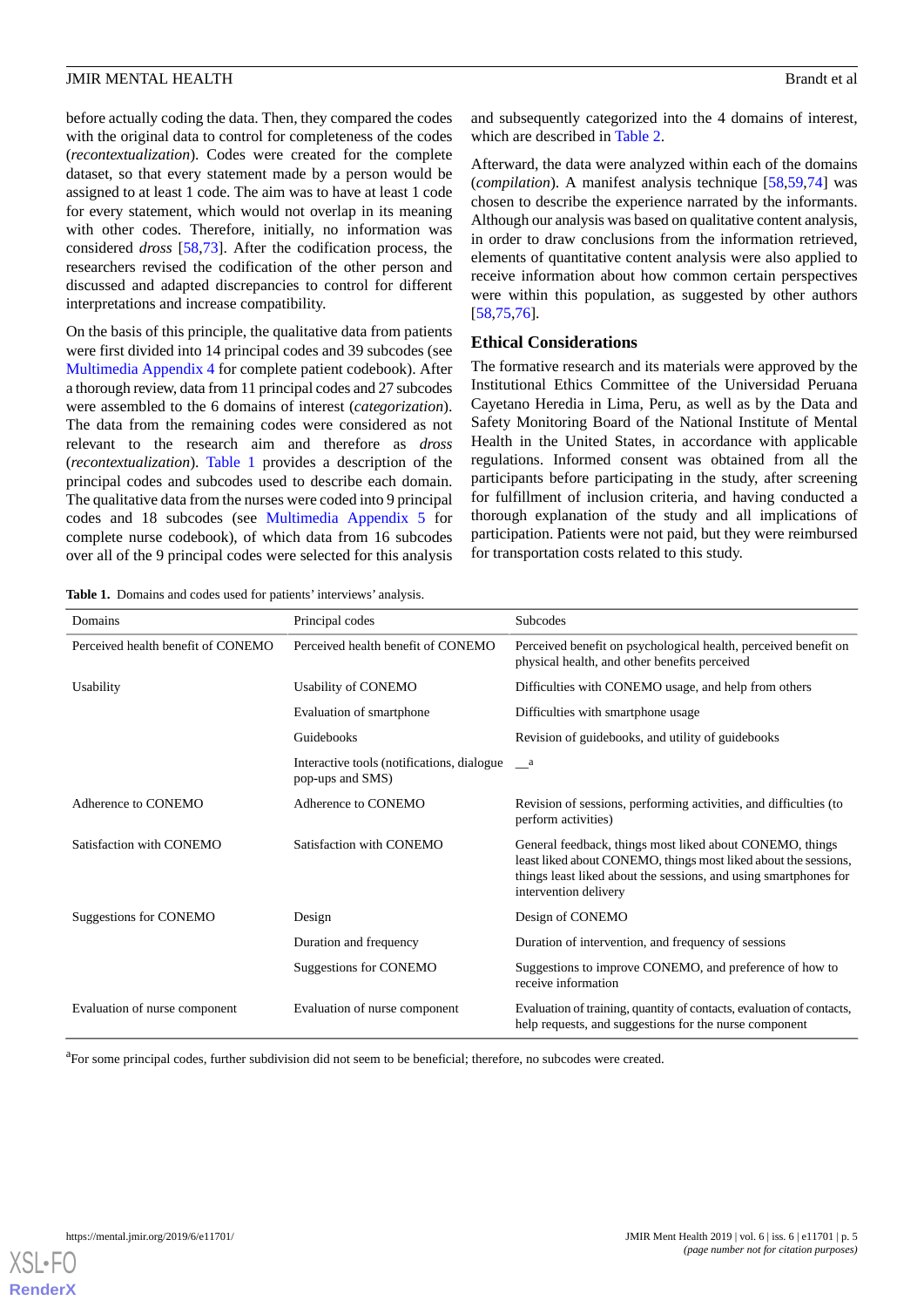<span id="page-5-0"></span>**Table 2.** Domains and codes used for nurses' interviews' analysis.

| Domains                                                                      | Principal codes                  | Subcodes                                                                                                                                                                                   |  |
|------------------------------------------------------------------------------|----------------------------------|--------------------------------------------------------------------------------------------------------------------------------------------------------------------------------------------|--|
| General nurse feedback                                                       | General experience               | $\mathbf{a}$                                                                                                                                                                               |  |
|                                                                              | Expectations                     | Expectations preimplementation, and fulfillment of expectations                                                                                                                            |  |
|                                                                              | Overall satisfaction             |                                                                                                                                                                                            |  |
|                                                                              | Evaluation of study activities   | Satisfaction with tasks                                                                                                                                                                    |  |
|                                                                              | <b>Benefits</b>                  | Perceived personal benefits                                                                                                                                                                |  |
| Evaluation of training received                                              | Evaluation of training received  | Level of preparedness posttraining, missing subjects, and sugges-<br>tions for training                                                                                                    |  |
| Evaluation of activities related to the study Evaluation of study activities |                                  | Initial appointments, monitoring calls, nonadherence calls, help<br>requests, revision of nurse dashboard, registering tasks in nurse<br>dashboard, supervision meetings, and difficulties |  |
| Feasibility of incorporating CONEMO in<br>primary care                       | Feasibility of scaling up CONEMO |                                                                                                                                                                                            |  |
|                                                                              | Incentives                       | Types of incentives desired                                                                                                                                                                |  |
|                                                                              | Suggestions for the project      |                                                                                                                                                                                            |  |

<sup>a</sup>For some principal codes, further subdivision did not seem to be beneficial, therefore no subcodes were created.

# *Results*

### **Participants' Characteristics**

#### *Patients*

Among the 29 patients, who responded to the interviews, the mean age was 60 years (SD 9.6, range: 47-85 years) and 69% (N=29) were women. Almost half of the patients were diagnosed with both diabetes and hypertension (45%, N=29), whereas 31% were diagnosed with solely diabetes and 24% with solely hypertension. Less than half of the patients, 45% (N=29), reported having experience in using a smartphone. For an overview of the demographic variables of the patients, see [Multimedia Appendix 6.](#page-15-12)

# *Nurses*

All nurses who participated were women, the mean age was 38 years (SD 6.2, range: 31-46 years) and the mean time working in the health care center where they were currently employed was 6.6 years (SD 5.3, range: 3-16 years). All nurses had higher education and were licensed in nursing, 1 additionally had a PhD degree, and most had previous experience with using smartphones  $(83\%, N=6)$  or tablets  $(67\%, N=6)$ . In 1 of the 2 health care centers, 1 nurse monitored 7 patients, whereas in the other center, 5 nurses monitored 10 patients, 2 patients each, who participated in the second pilot study.

# **Patients' Experience With CONEMO**

# *Perceived Health Benefit of CONEMO*

Almost all patients (93%; if not mentioned otherwise, the denominator for all frequencies in this paper is the total number of patients, N=29) said that CONEMO helped them emotionally. Most patients felt that after having used CONEMO, they were calmer, more cheerful, enthusiastic, motivated, and less worried and stressed out. Although more than half of the patients (59%) mentioned doing new activities or having picked up activities they have not been doing in a while, one-third (34%) attributed

[XSL](http://www.w3.org/Style/XSL)•FO **[RenderX](http://www.renderx.com/)**

their improvement in emotional well-being to being more active. People did not only increase healthy activities, but also pleasant activities, such as reading a book, visiting friends and family, playing soccer with other people, or walking the dog. As 1 patient expressed it:

*[CONEMO] has given me the opportunity to rediscover what we have in life.* [Patient 32474, female, 65 years, quote #1; see [Multimedia Appendix](#page-15-13) [7](#page-15-13) for original quotes in Spanish and previous smartphone experience.]

One patient explained that being more active distracts oneself from the negative thoughts and therefore improves psychological health.

Another important factor related to the perceived improvement was that CONEMO gave them the feeling of not being alone (34%). CONEMO was viewed as a *conscious friend*, as a *personal psychologist*, or just as *someone* that gave them advice, *someone* they did not have in their lives before, which made them feel not being *forgotten* about or *abandoned*, as they had previously assumed. Interestingly, 2 people (7%) also mentioned to have more self-esteem after having used CONEMO, as the following quote describes:

*CONEMO, yes, it improved my emotional health because I felt that I mattered, that I have to allocate some time to myself and that no one matters more than me. I have been feeling better emotionally, freer. I felt that I did not have to depend on anyone and that I can do things for myself.* [Patient 12406, female, 51 years, quote #2, [Multimedia Appendix 7.](#page-15-13)]

Some patients also valued positively the study safety procedures—which were not part of the intervention itself—to motivate patients to look for professional help, transfer them to mental health professionals within the health care system, and in cases of severe depressive symptoms, even helping them to receive treatment faster than usual (14%). Some patients felt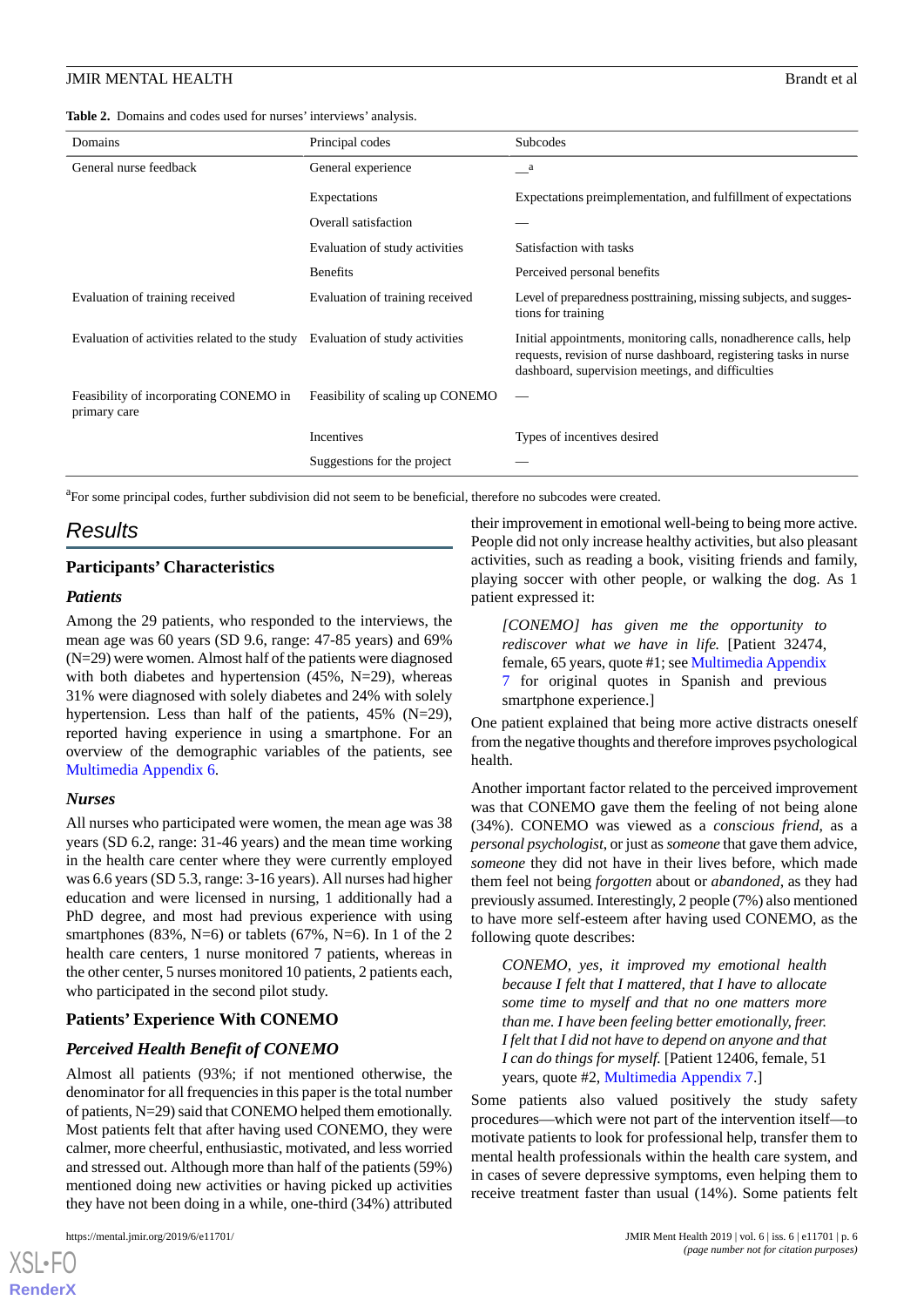that this also contributed positively to their psychological health. However, 2 people (7%) thought that the time of the intervention was not sufficient to accomplish groundbreaking improvements and other 2 did not feel that CONEMO improved their psychological health.

As many activities suggested by the intervention were healthy activities that people with NCDs could complete, some of the patients (34%) also felt that CONEMO helped them improve their physical health. For example, some mentioned having lost weight because of their healthier diet or others to have gained mobility because of increased exercising.

In addition, the majority of the patients mentioned changing their daily habits toward a healthier routine (62%). Most of them reported exercising more, eating healthier, taking the bike to buy groceries, walking or running more, and taking their medication more regularly. One person also described that CONEMO motivated her to go the doctor, whereas she had previously tried to avoid all doctor consultations if possible.

In terms of *other benefits perceived*, 6 patients (24% of 25) described CONEMO as helping them to organize their everyday routine better to do different activities. Some (20% of 25) also mentioned that through CONEMO they were more conscious about their chronic condition and paid more attention to their health and their body. CONEMO has also changed some of the patients' relationships with their families and friends (16% of 25), for example, by implementing CONEMO's suggestion of exercising in form of weekly family volleyball games.

#### *Usability*

Most patients encountered some kind of difficulty in using CONEMO or the smartphone (72%) and would have liked to receive more training. Some patients had problems remembering the explanations received from the nurse (14%). Although about half of the patients admitted that they did not know how to handle the technology in the beginning (48%), most patients with difficulties (71% of 21) explained that those generally occurred in the beginning and that, with time and practice, it got easier to use CONEMO and the smartphone. Furthermore, 14 patients (48%) mentioned having received help from others, such as family members, in using CONEMO. The great majority of the patients reported reviewing the guidebooks provided by the research team (90%) and found them helpful (74% of 23).

The specific difficulties with CONEMO and the smartphone mentioned by the patients are described in [Figures 1](#page-7-0) and [2](#page-7-1), respectively. Regarding CONEMO, most difficulties were experienced when selecting a time and date for scheduling an activity by changing the numbers using up and down arrows. Concerning difficulties using the smartphone itself, patients mostly mentioned the fear of getting it stolen.

Furthermore, many people experienced difficulties with the interactive tools used in this intervention, such as SMS, Android notifications, and dialogue pop-ups. The SMS served as a reminder for the appointments within this study, Android notifications informed patients that a new session had arrived, and dialogue pop-ups were designed to retrieve feedback about the completion of the activities through messages appearing on the screen soliciting a response from the patient. There were some technological and connectivity problems, for example, people did not receive the SMS in time. However, most people did not view or use the Android notifications (51% of 24) and opened CONEMO directly from the home screen (71% of 24) to see if new sessions had arrived, and some people did not know how to open the SMS or could only read them with the help of others (21% of 24). The idea behind the dialogue pop-ups—to give feedback about activity completion—was evaluated positively; however, some did not recall them (25% of 24) when asked about them.

# *Adherence to CONEMO*

This section refers to the self-reported adherence to CONEMO in the interviews. Another publication by the LATIN-MH team addresses the quantitative adherence data of the pilot studies [[57\]](#page-18-2). Adherence to CONEMO is defined here as (1) the amount of CONEMO sessions reviewed and (2) the amount of activities completed that were suggested by CONEMO. Regarding adherence to session review, around half of the patients who talked about it said they not only read all of the sessions of CONEMO (65% of 20) but also re-read numerous sessions (50% of 20). In addition, 2 people even re-read the whole intervention again before returning the smartphone to the research team. Some explained that they re-read sessions to better remember the content or because it served them as a reminder to do certain activities, especially in between sessions or at the end, when there were no new sessions available. On the contrary, some people also disclosed that they did not complete all the sessions (30% of 20). In terms of the adherence of activity performance, 9 people (39% of 23) indicated to have done all activities they selected during this intervention and other 9 (39% of 23) completed most of the activities. Thus, the great majority seemed to have been very adherent to the intervention. The activities with the highest completion rate were pleasant activities, such as going out meeting friends and family, and healthy activities, for example, going for a walk, whereas pending tasks, such as organizing the bills or paying them, seemed less frequent to be done. However, 5 (22% of 23) people did few or none of the activities.

The main barrier reported to performing the activities suggested by CONEMO was the users' health status (36% of 14), such as limited mobility or memory problems. Time (29% of 14) and economic constraints (21% of 14) were also important barriers to doing activities. Other difficulties mentioned were the low motivation to do activities (9% of 23) as well as sudden changes in their plans because of external factors (14% of 14), for example, receiving a phone call or someone else needing assistance.



**[RenderX](http://www.renderx.com/)**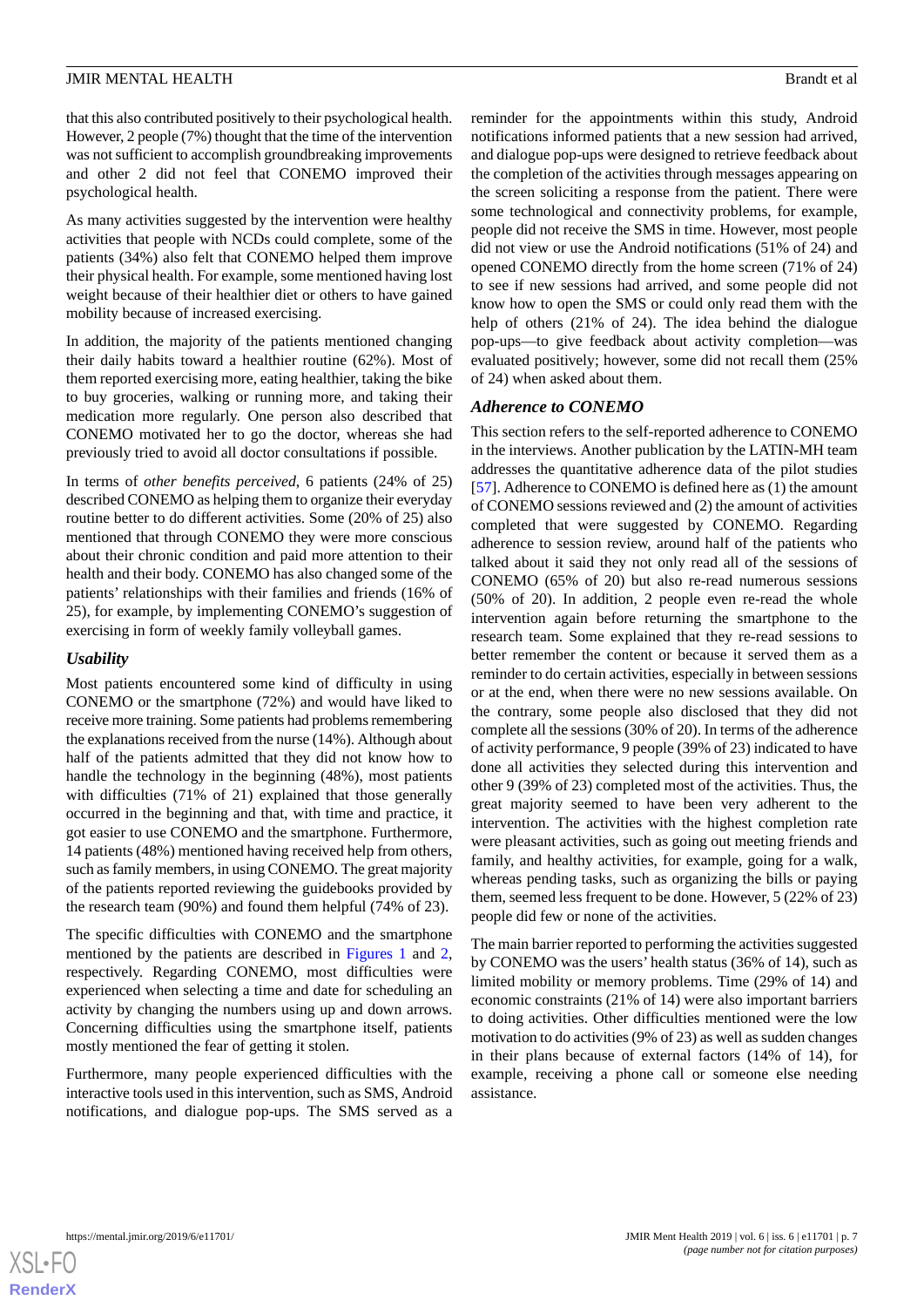<span id="page-7-0"></span>**Figure 1.** Difficulties using CONEMO.



<span id="page-7-1"></span>**Figure 2.** Difficulties with the smartphone.



#### *Satisfaction With CONEMO*

Satisfaction refers to the statements that patients made about what they liked and disliked about the app and the sessions, comments that could infer satisfaction, as well as the patients' perception about using technology for intervention delivery.

The majority of patients expressed great satisfaction with CONEMO (96% of 24), some did not make any statements regarding their satisfaction (17% of 29), and 1 was unsatisfied (4% of 24) because he felt that his health status was too compromised to follow all of the instructions. When the patients were asked what they liked most about the CONEMO app and its sessions, most appreciated the information and advice received (37% of 27), for example:

*[…] its important guidelines [to do things one step at a time] instead of doing everything at once.* [Patient 32433, female, 60 years, quote #3, [Multimedia](#page-15-13) [Appendix 7\]](#page-15-13)

Furthermore, 26% (of 27) of patients most liked the videos incorporated in CONEMO, 15% (of 27) most appreciated that they were reminded by CONEMO to follow their diet, to work out or follow their medication, and 11% (of 27) valued most the types of activities offered, as described by one of the patients:

*In the [list of] activities there were things that caught my attention and that I would be able to do. This opened a whole new field for me of other activities I could do and that I had not done before.* [Patient

32444, female, 64 years, quote #4, [Multimedia](#page-15-13) [Appendix 7\]](#page-15-13)

Furthermore, 2 patients even transcribed the whole intervention on their computer to be able to re-read it again after giving back the smartphone. Of note, one-third (33% of 27) of the patients especially valued being accompanied by CONEMO and the nurse and receiving monitoring phone calls from the research team, which were implemented as a safety procedure within the research rather than a treatment activity. These contacts transmitted a feeling of being cared for, of someone taking a special interest in them and their health, and of trusting them with a technological device:

*I didn't have anyone to talk to, so I watched the woman in the video, […].* [Patient 12266, female, 76 years, quote #5, [Multimedia Appendix 7\]](#page-15-13)

*I was surprised and thought "what did I do to deserve something like this?". And in addition, they gave me 10 Soles (Peruvian currency) to cover my transport. [...] This is the first time in my life that I have received this kind of attention. [...] No one has ever been concerned about me, but now there was someone there, who was worried about my health [...].* [Patient 22131, male, 70 years, quote #6, [Multimedia](#page-15-13) [Appendix 7\]](#page-15-13)

Many people (54% of 28) did not spontaneously express negative aspects about CONEMO*,* although it was specifically asked for. The statements that were made were very diverse, and there was not much consensus (see [Figure 3](#page-8-0)).

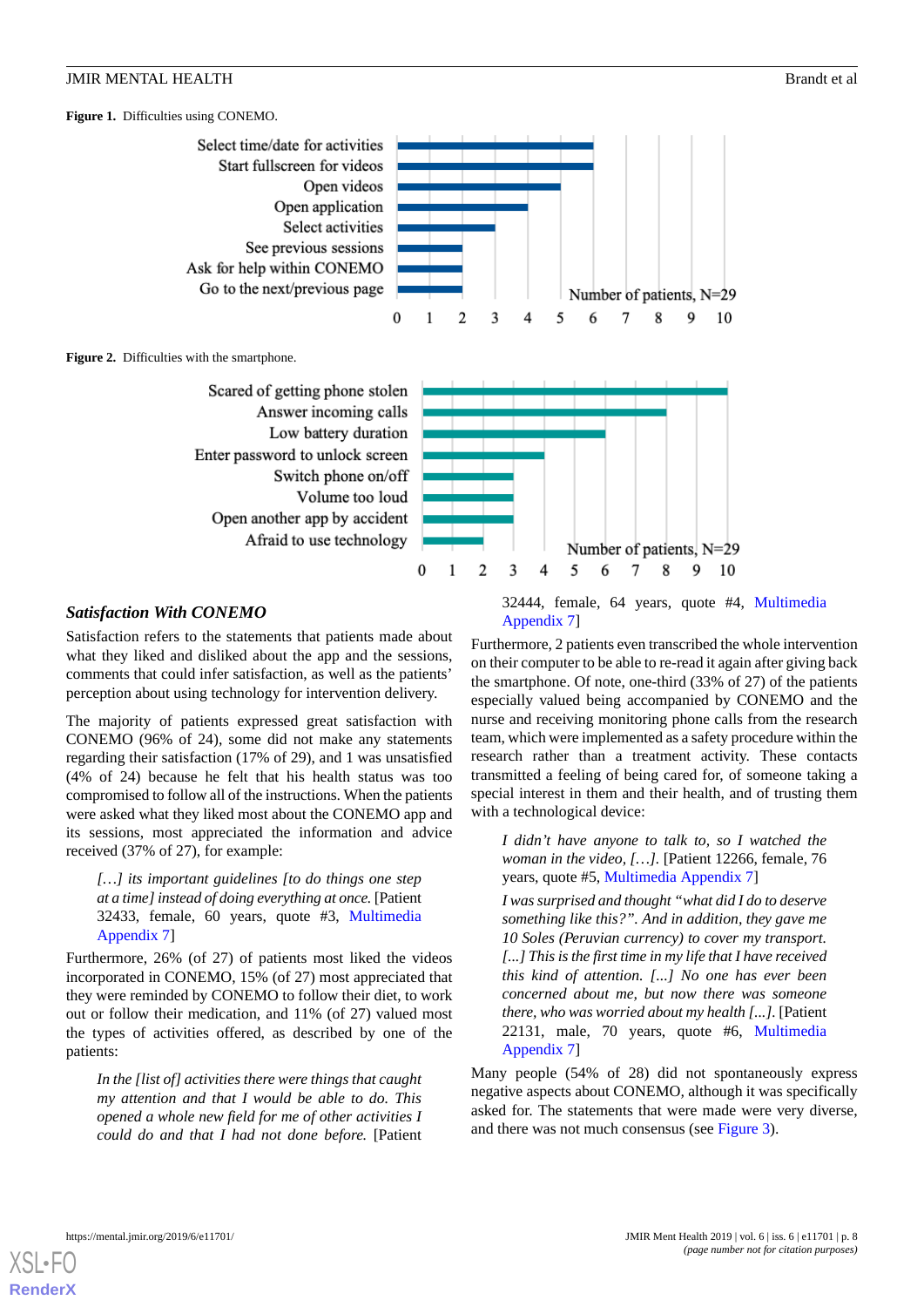<span id="page-8-0"></span>

Most of the patients (95% of 21) expressed a positive attitude toward using smartphones to deliver the intervention, and 48% (of 21) of people mentioned explicitly the advantage regarding the mobility, whereby the use of the smartphone replaced having to go to the health care center to make an appointment or to see a specialist. This potentially reduces the time spent on health consultation and could "*unclog the health care center's environment* " (Patient 22116, female, 52 years, [Multimedia](#page-15-13) [Appendix 7](#page-15-13), quote #7), as 1 patient explained. In addition, 4 patients (19% of 21) also highlighted the practicality of being able to take the intervention with them, to re-do the sessions, and especially being able to choose the place and time to follow the intervention:

*It is convenient, because we are not as close to the doctor or psychologist… Here, it does not matter, where you are, you can still use it.* [Patient 32433, female, 60 years, quote #8, [Multimedia Appendix 7](#page-15-13)]

# *Suggestions for CONEMO*

The suggestions that patients expressed to improve CONEMO were wide ranged and could be grouped into 2 categories: (1) suggestions for the content and design of the app and (2) communication with the research team.

Regarding suggestions for the *content and design of the app*, most patients suggested increasing the duration of the intervention (68% of 28). The other suggestions are displayed in [Figure 4](#page-9-0)*.* In terms of preference of information delivery, if given the option, most people would prefer to be able to hear the content read to them via an audio (43% of 28) or to have both audio and text (36% of 28), whereas others prefer to only read the text (21% of 28).

In terms of the *communication with the research team*, patients also desired more. Some patients suggested adding group activities with all the patients and trainings or lectures of different topics (14% of 28). Others would have liked to receive personal face-to-face appointments with the research team for depression monitoring instead of phone calls or specialized psychological care via telephone or audio messages (11% of 28).

# *Evaluation of the Nurse Support*

Most patients were satisfied with the nurses' explanations of how to use CONEMO (59%); however, some patients mentioned that it was still difficult to understand (14%) or that they were not able to use CONEMO at first, directly after the training (17%). Various people said something similar to the following:

*The nurse explained well, it is just that maybe I am stupid or something, because when I got home, I did*

[XSL](http://www.w3.org/Style/XSL)•FO **[RenderX](http://www.renderx.com/)**

*not know how to use it.* [Patient 12073, male, 66 years, quote #9, [Multimedia Appendix 7\]](#page-15-13)

However, some of the patients who were accompanied by a nurse from the health system perceived the nurse as being in a hurry during the training (10%) or without interest in explaining the intervention (7%). Comparing both pilot studies, 80% (of 15) of the patients who were accompanied by the hired nurse viewed the training session as useful, with a positive knowledge transfer, whereas only 50% (of 14) of patients monitored by a staff nurse expressed either positive or neutral comments about the quality of the training.

On the basis of the study protocol, all patients should have received at least 2 phone calls by the nurse to see if there are any difficulties with CONEMO and additional calls depending on their adherence and difficulties. Evaluating the quantity of contacts, when working with a hired nurse, most of the patients reported having received between 3 and 4 phone calls from the nurse (53% of 15) during the intervention, whereas most patients accompanied by staff nurses reported to have received 1 to 2 calls (36% of 14; see [Figure 5\)](#page-9-1).

Most of the patients in both pilot studies viewed the phone calls as positive (81% of 26) because the nurses helped them to be adherent to the intervention (19% of 26), helped them with their difficulties using CONEMO (19% of 26), paid attention to their health (15% of 26), helped with other problems (8% of 26), and showed the patients that she cared (15% of 26).

Through *help requests* patients could solicit tech support from the nurse. Most of the patients stated they did not use the help request button within CONEMO (68% of 28), some because they claimed to not have needed it and others because they felt embarrassed, did not remember this function, or thought the nurse would be busy anyway. Some patients also asked for help by error (7% of 28). In addition, 4 people (14% of 28) expressed that they did ask for help and received it, whereas other 3 people stated that they had pressed the button but that no one had called them.

Regarding suggestions for improving the nurse-support, almost half of the patients would have liked to receive more phone calls (44% of 27), and ideally a space to talk about their emotional state, instead of only receiving technical support from the nurse. Others suggested amplifying or improving the quality or depth of the training to feel more confident in using CONEMO (11% of 27).

A summary of the main results retrieved from the patients' interviews can be found in [Table 3](#page-10-0).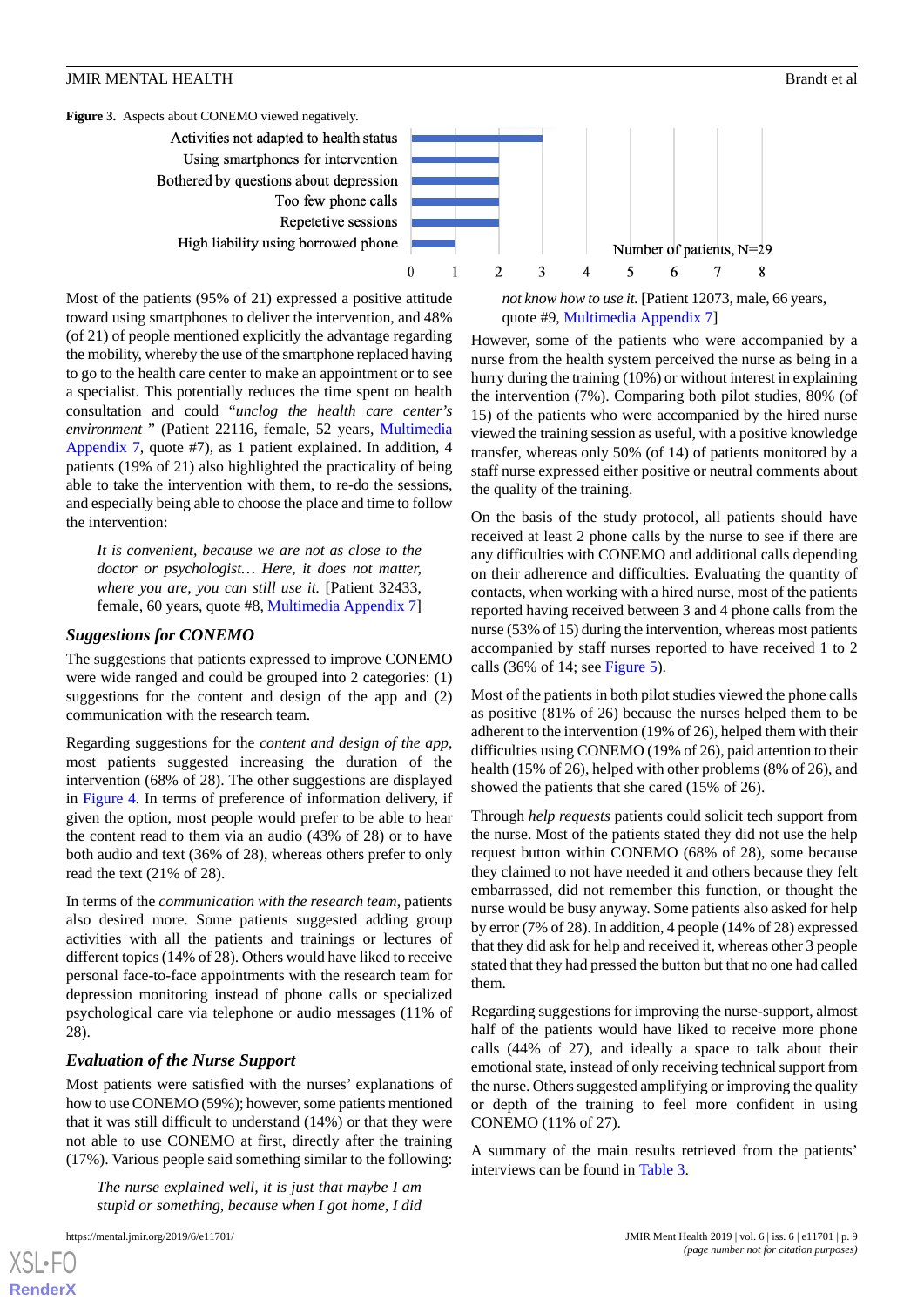<span id="page-9-0"></span>**Figure 4.** Suggestions for CONEMO content and design.

<span id="page-9-1"></span>

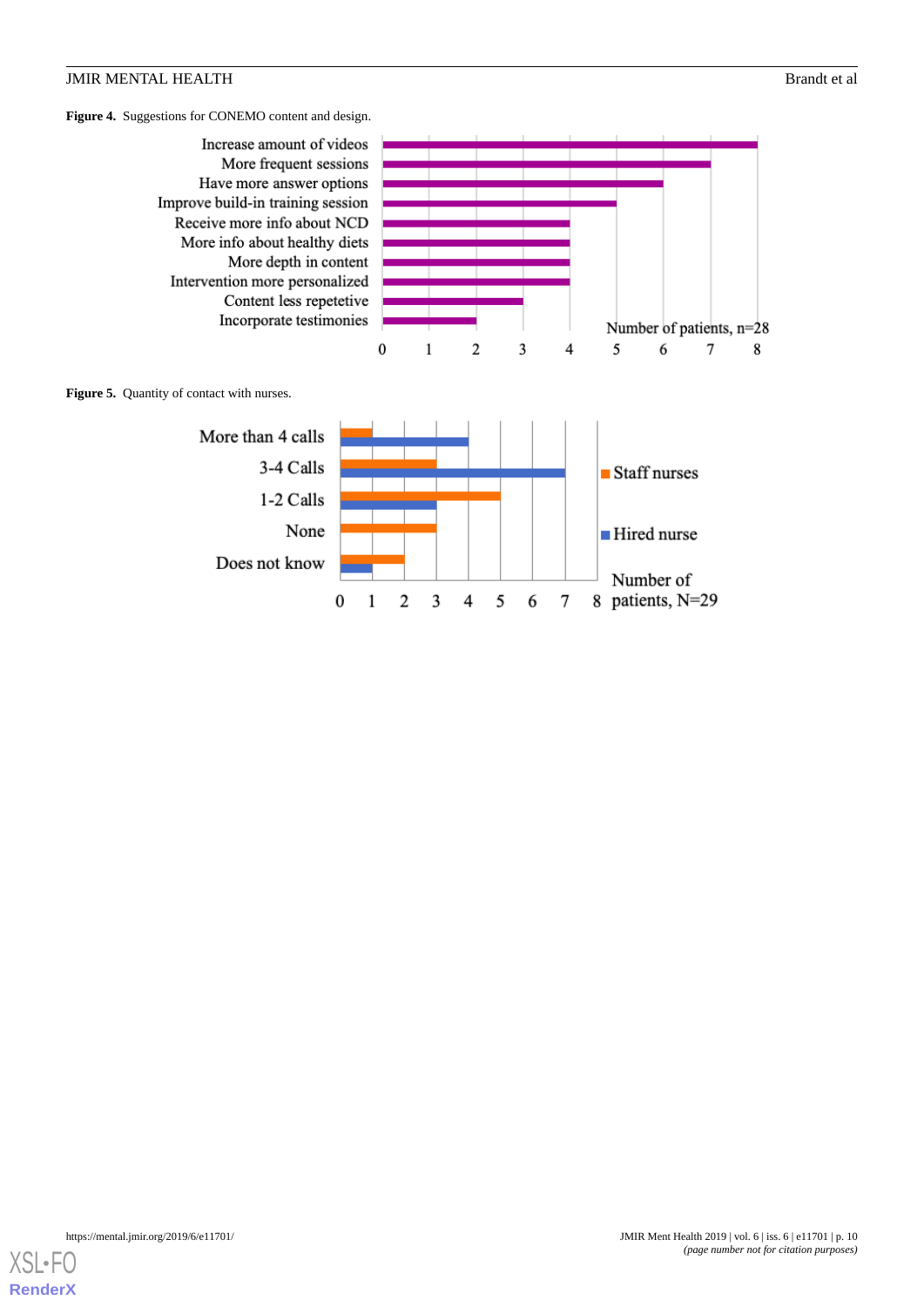<span id="page-10-0"></span>**Table 3.** Summary of main results—patients.

| Domain                             | Main results                                                                                                                                                                                                                                                                                         |  |
|------------------------------------|------------------------------------------------------------------------------------------------------------------------------------------------------------------------------------------------------------------------------------------------------------------------------------------------------|--|
| Perceived health benefit of CONEMO | Almost all patients perceived improvements in their mental health and some also in their physical health<br>after using CONEMO.                                                                                                                                                                      |  |
|                                    | The majority felt more active after using CONEMO, having mostly increased pleasant and healthy ac-<br>tivities.                                                                                                                                                                                      |  |
|                                    | CONEMO was also viewed as a companion, which made them feel less alone.                                                                                                                                                                                                                              |  |
| Usability                          | Initially, most patients encountered difficulties in using CONEMO or the smartphone and with using<br>SMS, Android notifications, and dialogue pop-ups; however, many technological issues also emerged<br>around those elements, which is why the distinction of those two is not completely clear. |  |
|                                    | Some patients received help from family members or reviewed the guidebooks, and most patients felt<br>that these difficulties subsided with time and practice.                                                                                                                                       |  |
| Adherence to CONEMO                | Self-reported adherence was high, most patients completed all sessions and the majority completed most<br>or all activities advised by CONEMO.                                                                                                                                                       |  |
|                                    | The most important barriers to completing the outside-app activities were the patients' health status,<br>time, and economic constraints.                                                                                                                                                            |  |
| Satisfaction with CONEMO           | Satisfaction with CONEMO was high, as it was with using smartphones for intervention delivery.                                                                                                                                                                                                       |  |
|                                    | Features most appreciated were the advice provided, the videos and types of activities suggested, as well<br>as the monitoring calls received by the nurse.                                                                                                                                          |  |
|                                    | The few critiques were directed at the type of activities suggested by CONEMO and that the sessions<br>were repetitive.                                                                                                                                                                              |  |
| <b>Suggestions for CONEMO</b>      | Patients suggested increasing the duration of the intervention, the amount of videos and frequency of<br>sessions and improving the in-build training session.                                                                                                                                       |  |
|                                    | Many patients also desired a more frequent interaction with the nurses.                                                                                                                                                                                                                              |  |
| Evaluation of nurse component      | Although most praised the explanation from the nurses, some still experienced difficulties afterward,<br>and therefore, they suggested improving the training.                                                                                                                                       |  |
|                                    | The monitoring calls were viewed as positive and helpful to increase adherence and resolve difficulties.                                                                                                                                                                                             |  |

#### **Nurses' Experience Supporting CONEMO Users**

#### *General Nurse Feedback*

Most nurses (5/6) felt that CONEMO was an innovative and useful intervention. They thought, it was a good idea, something different, an opportunity to talk more to the patients and something beneficial to them. Some nurses reported that participating in this project benefited themselves as well because they took part in improving the patients'health (3/6) and gained experience participating in a research project (1/6). However, most nurses (5/6) mentioned having had difficulties in consolidating their CONEMO activities with their workflow and felt that this increased their workload. The difficulties mentioned were related to the fact that before implementation, the health care centers'management agreed to provide the nurses with reserved hours to participate in the intervention; however, because of logistical and administrative constraints, once the study started, the nurses had to accommodate these additional activities in their daily routine without adjustments to their existing workload, as 1 nurse describes:

*At the beginning, I found it tedious, because we did not have protected hours for this task. I took on more [tasks], because I had more free time. [...] When the [chief] doctor saw that we were having trouble, she said that when we were in the clinic, we should ask the auxiliary nurse to cover for us for a moment [to do our tasks related to CONEMO].* [Nurse 306,

[XSL](http://www.w3.org/Style/XSL)•FO **[RenderX](http://www.renderx.com/)**

female, 38 years, quote #10, [Multimedia Appendix](#page-15-13) [7\]](#page-15-13)

All nurses felt strongly that the implementation of CONEMO including nurse-support must imply strictly reserved work hours to be executed as expected.

#### *Evaluation of Training Received*

Most nurses (5/6) stated that the training they had received was appropriate. However, 2 of them felt they were not able to remember all the procedures when the study started because of a lack of practice or a lack of concentration during the training sessions.

*[I learned] about 80% [of the procedures] because it was difficult to stay focused during the training, due to the number of tasks that we had [to do] in the health care center.* [Nurse 304, female, 33 years, quote #11, [Multimedia Appendix 7](#page-15-13)]

Regarding the study technology, 3 of the 6 nurses reported that it was more difficult to use the nurse dashboard in the tablet to monitor their patients than to learn and explain how to use CONEMO, and they recommended increasing the time to practice during the training. Of note, the training of the hired nurse was a lot less time intensive compared with the training of the nurses from the public health care system because attendance fluctuated and it was difficult to gather everyone at the same time, maintain their concentration and motivation, and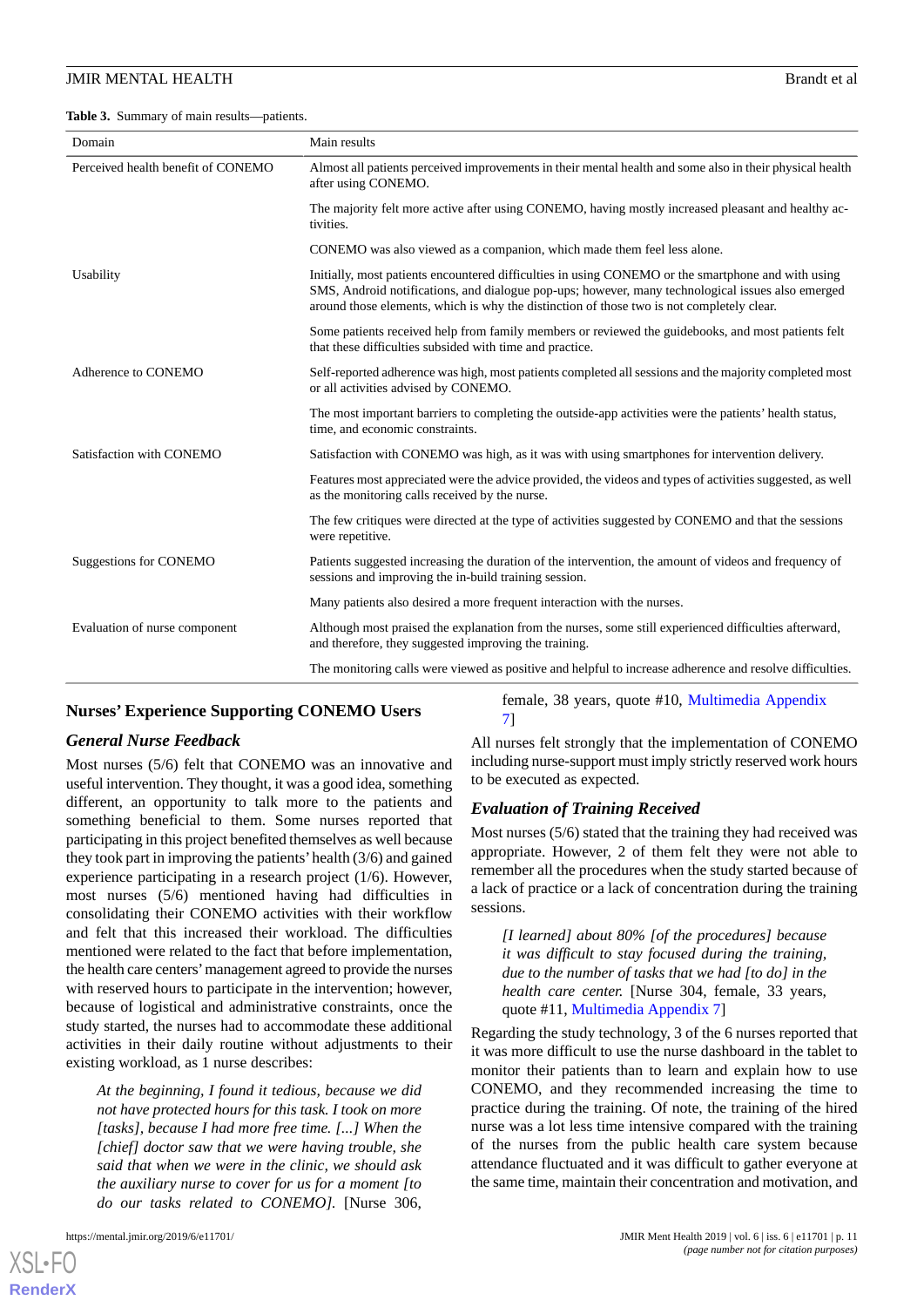have sufficient time per training session to conduct complete practice runs before the nurses had to leave again.

### *Evaluation of Activities Related to the Study*

To complete their tasks, nurses were supposed to use the nurse dashboard to view and log their tasks as well as monitor their patients. Only 2 nurses revised the dashboard regularly, every other day. The other 4 only revised the dashboard 2 or 3 times during the 2 to 3 months they were monitoring patients because they did not have enough time  $(3/6)$ , they forgot  $(1/4)$ , or because the tablet was not always accessible to them (1/4) as it was stored in the director's office.

One of the most important responsibilities of the nurses was the initial appointments in which they trained patients on how to use CONEMO. Most nurses (4/6) emphasized that their patients had some difficulties in understanding the technology, but that they were able to explain it again afterward or that the patients received help from their family members. Some nurses (2/6) had difficulties during the training because they themselves forgot how certain things worked, and another 1 reported time constraints that forced her to complete it as fast as possible.

Nurses were also supposed to complete monitoring calls; ask their patients if they had difficulties in using CONEMO; motivate them, if needed, to increase adherence; and answer help requests. Half of the nurses made the calls by their own initiative, whereas the other 3 did not complete the calls unless they were reminded to do so by the clinical supervisor. In addition, some of the nurses had great difficulties in reaching some of their patients (2/3).

Supervision meetings led by a psychologist were supposed to be conducted on a weekly basis. In 1 health care center, the nurse was very comfortable with the supervision because she felt the research team addressed her doubts. However, at the other health care center, nurses felt pressured to have those supervision meetings (4/5) mainly because they felt overwhelmed because of their workload:

*You, [the research team], were not the problem, but the work burden we have here. We just could not do it, it was pretty uncomfortable because we did not have the time to receive you as we should have. [...] It felt like "another thing" that I have to do.* [Nurse 304, female, 33 years, quote #12, [Multimedia](#page-15-13) [Appendix 7\]](#page-15-13)

# *Feasibility of Incorporating CONEMO in Primary Care*

Considering the possibility of scaling up CONEMO plus nurse-support, all nurses identified the lack of time to perform the related activities as the main problem for its implementation within the health care system. All nurses considered it necessary that the activities of the nurse-support would be included as part of the monthly schedule and paid work hours, a decision that depends on the administration of the Social Security System:

*You would have to separate [CONEMO] as an independent program because here each nurse is responsible for one program. It cannot interfere with other activities.* [Nurse 301, female, 38 years, quote #13, [Multimedia Appendix 7\]](#page-15-13)

| Domain                                                 | Main results                                                                                                                                                                                                                           |  |
|--------------------------------------------------------|----------------------------------------------------------------------------------------------------------------------------------------------------------------------------------------------------------------------------------------|--|
| General nurse feedback                                 | The intervention was viewed as useful, beneficial, and an opportunity to talk more to their patients.<br>However, most nurses had difficulties to consolidate the study activities with their daily work routine.                      |  |
| Evaluation of training received                        | The training was viewed as appropriate, although most nurses had some difficulties because of lack of<br>concentration and fluctuating attendance.                                                                                     |  |
| Evaluation of activities related to the study          | Most nurses experienced some difficulties conducting their tasks reliably, especially concerning the review<br>and registry of activities in the dashboard, conducting monitoring calls, and participating in supervision<br>meetings. |  |
| Feasibility of incorporating CONEMO in<br>primary care | The activities related to CONEMO would have to be part of their paid work hours instead of being addi-<br>tional tasks. Some nurses also considered incentives as a possibility to increase the feasibility to scale<br>up.            |  |

<span id="page-11-0"></span>**Table 4.** Summary of main results—nurses.

One factor related to this issue, which inhibited the nurses from being adherent to the intervention, was their job insecurity (5/6): Each nurse is required to meet a productivity goal and if it is not achieved, their employment contract may not be renewed again.

When nurses were asked if incentives could improve their performance regarding to CONEMO activities, 3 of 6 nurses stated that they would consider incentives, such as a course or regular meals; however, one of them explained that her main interest in participating was based on the perception that CONEMO benefits her patients. Other 2 nurses said that an incentive might motivate their colleagues but they themselves are uncertain if they would be part of the CONEMO nurse-support again because of their personal time constraints,

[XSL](http://www.w3.org/Style/XSL)•FO **[RenderX](http://www.renderx.com/)**

and 1 stated she would not participate in the intervention again, even if she would get paid.

The results for the nurses are summarized in [Table 4](#page-11-0).

# *Discussion*

# **Principal Findings**

In this study, we aimed to explore the experience of primary care patients and nurses with CONEMO, a technology-driven, nurse-supported intervention to reduce depressive symptoms in people with diabetes, hypertension or both, to derive lessons informing future adaptations, and to assess the feasibility of using this technology in LMIC settings. Almost all patients felt that CONEMO helped them to improve their mental health by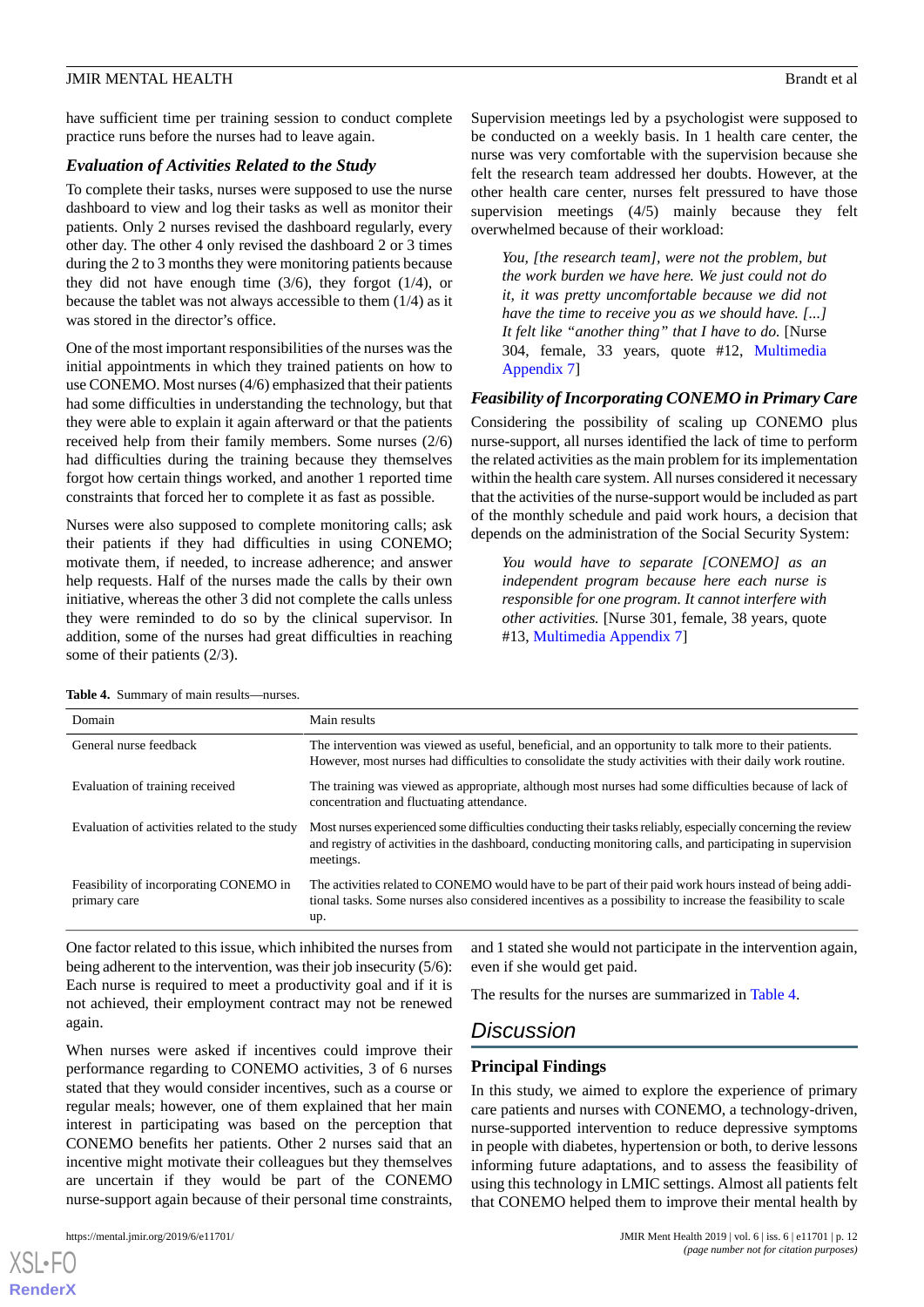being more active, increasing their self-esteem, and making them feel valuable. Many patients also experienced improvements in their physical health related to healthier diets and more physical activity. The self-reported adherence to this intervention was relatively high. Although most people reported some difficulties with the technology in the beginning and suggested amplifying the training, the majority felt that it got easier with time. Using smartphones for intervention delivery was generally seen as practical and time saving. The main recommendations were to include more sessions and videos, to increase personal contact, and to make it more personalized. Most patients viewed the nurse-support as positive, although the evaluation of the support of the hired nurse was more frequently positive than of the staff nurses. The majority of staff nurses participating in the pilot study felt that the intervention was valuable for patients but that the activities of CONEMO conflicted with their daily work routine.

#### **Reflections and Comparison With Previous Work**

A growing body of research is aimed at capitalizing on the expansion of technology and its potential to introduce newer vehicles to target mental health, suggesting potential effectiveness of Web-based, text-messaging, and telephone support interventions [\[77](#page-19-0)]. However, few studies are being conducted in LMIC settings [[78\]](#page-19-1), which makes our studies highly relevant.

Multimorbidities, defined as having 2 or more diseases, including NCDs and mental conditions, constitute a growing health threat, especially in LMICs. However, most available treatments usually only focus on 1 health condition instead of approaching multimorbidities in a more integrative way [[79,](#page-19-2)[80\]](#page-19-3). Therefore, cost-effective treatments that address multiple conditions are highly needed, and future research should be aimed at testing the effectiveness of mHealth interventions targeting multiple conditions. Nevertheless, in technological interventions designed for people with multiple health conditions, such as CONEMO, special consideration needs to be put on the specific target population. For example, one challenge, especially in behavioral activation interventions, could be balancing the activity suggestions, considering the demand of physical mobility to complete them, so that people with more compromised health statuses can still participate, without feeling frustrated. In general, but especially in LMIC settings, economic constraints also have to be considered when creating activity selections. Other studies have also recommended that researchers be aware of additional challenges of people with chronic conditions, such as limited mobile literacy [[81\]](#page-19-4), which is in line with our findings. Although our study has shown satisfactory results, usability could be optimized by improving and amplifying training, considering the large proportion of people in this population, who are unfamiliar with the devices.

Although most people found the guidebooks useful and argued that the nurses generally explained well how to handle the technology, the majority reported some kind of difficulty in the beginning and suggested extending or improving the training. Although many difficulties will most likely subside as smartphones become ubiquitous, some changes to the design

of CONEMO could also improve usability. Although most patients did not provide more information about how the training or design could be improved, one hypothesis was that a more realistic demonstration (using an in-build training session close to the actual CONEMO sessions) as well as a training video could be helpful to both nurses and patients. This way, the training would be more structured and more standardized over the nurses and, furthermore, would give the patient the opportunity to practice twice, while still being with the nurse: first, when conducting the training session and second, when completing the first real session. Nevertheless, in this study, as well as in others [\[82](#page-19-5)-[86\]](#page-19-6), there seems to be a natural learning curve, which for most patients resulted in the ability to use CONEMO. For some people, this learnability curve was intensified by receiving help from other family members. This suggests, on one hand, that reading about how to use the smartphone app seems to be less effective in this population than hearing the explanations from other people and receiving demonstrations of how to do it and, on the other hand, that friends or family members frequently become involved to some extent in the intervention delivery.

Although this intervention was created specifically for people with diabetes, hypertension or both, some of the results could also be relevant for other mental health interventions with different populations. Other studies suggest that key features of acceptable smartphone health apps seem to be self-help suggestions and feedback to the patients'responses, they should be easy to use (*foolproof*), and not take too much time (maximum 10 min per single usage) [[39,](#page-17-11)[49](#page-17-13)]. A study by Baker et al [[46](#page-17-9)] established 16 recommendations for developing mental health smartphone apps, of which 12 seem to apply to CONEMO, for example, encouraging non-technology-based activities, recording the patients' behaviors, having a log of patients' app use, applying reminders to engage them, and using a simple and intuitive interface. Other studies from high-income countries also indicate that the effectiveness, motivation, or adherence is higher when the health app is easy to use  $[39,48,49]$  $[39,48,49]$  $[39,48,49]$  $[39,48,49]$ , is individually tailored  $[46]$  $[46]$ , and includes human interaction [\[48](#page-17-12),[50](#page-17-14)[-52](#page-17-15)]. Although most studies regarding depression apps where completed in high-income countries [[39\]](#page-17-11), our results appear to be in line with such previous findings.

Nevertheless, some of our interactive features showed low utility, and some technological problems were encountered. For example, most people did not check the Android notifications to see if a new session was available. It is plausible that those notification symbols were too small for this population, considering their average age. Another hypothesis could be that considering most people were novice users, who had not yet integrated the smartphone into their everyday lives and, hence, only used the smartphone for one app—CONEMO—they would not be interested in other Android notifications of the default apps already installed on the smartphone. Therefore, it might have appeared easier to open the one app of interest directly from the home screen. The utility of the other interactive elements, such as SMS and dialogue pop-ups, was difficult to evaluate given the technological problems experienced. Considering that those difficulties were not encountered during the testing phase and some could be related to signal changes

 $XS$ -FO **[RenderX](http://www.renderx.com/)**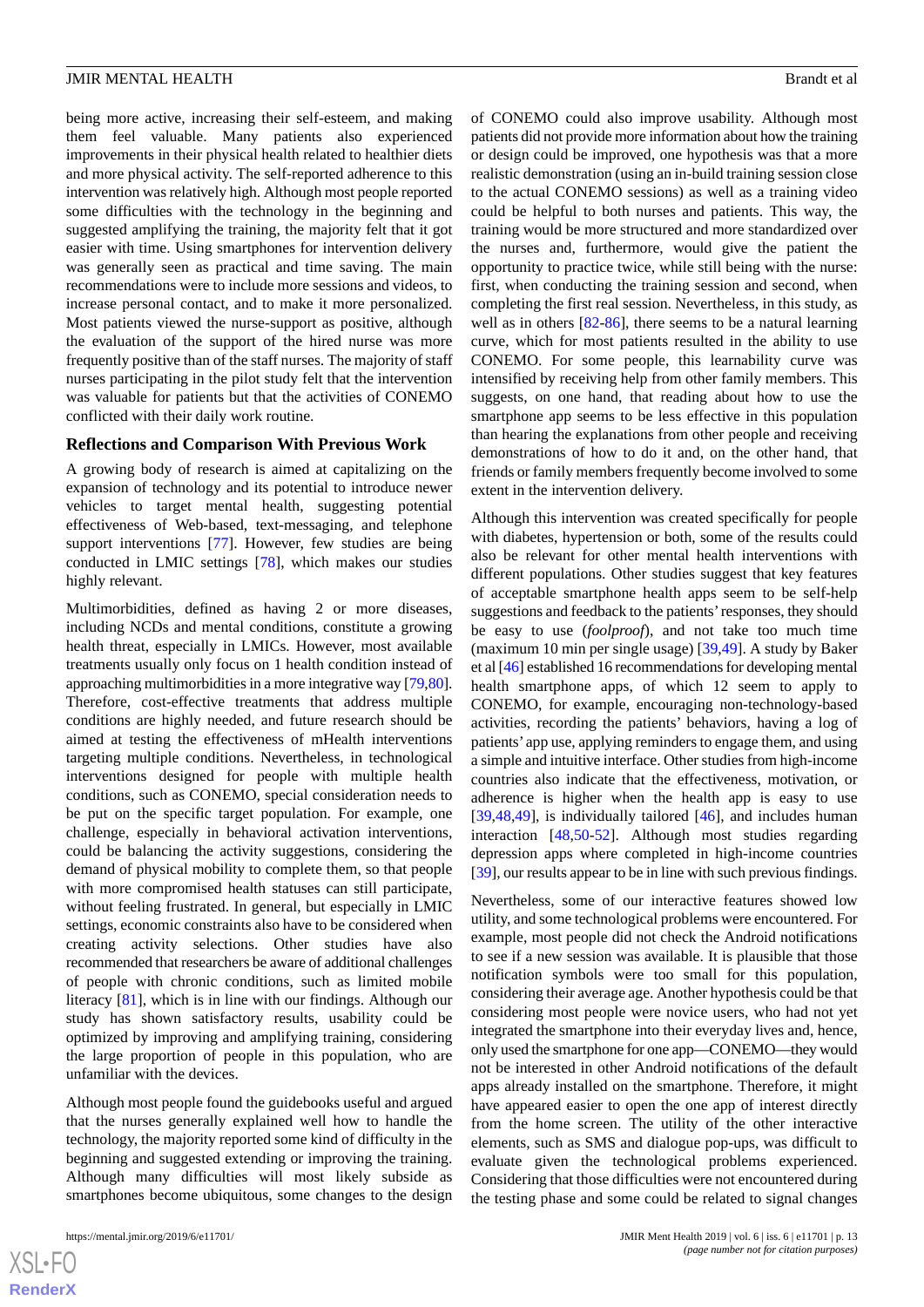in the field, formative research for large studies including technological platforms appears to be of high importance.

Another important consideration about health apps is related to the setting with special emphasis on crime rate. Given the perception of insecurity and fearing a possible robbery, many patients were reluctant to borrow a smartphone from the research team. This fear could be reduced by explaining that in case of a robbery patients would not be charged for the phone. However, as a consequence, many people did not use it as a *mobile* device, outside of their homes. This suggests that the socioeconomic conditions related to security can have an effect on the user's experience with mHealth interventions. Nevertheless, after concluding the pilot studies, only 1 smartphone was stolen and 1 was not returned, constituting a loss of 6%, which was a lot lower than expected. Considering scalability, installing CONEMO on the patients' own phones if available and, hence, reducing the perceived responsibility for a borrowed phone could be one way to reduce this reluctance besides not holding patients accountable for a possible robbery or loss of the smartphone and covering those costs.

Evidence shows that in technology-only interventions, where people are left alone with mobile self-help interventions, participants are less adherent [[37,](#page-17-5)[50-](#page-17-14)[52\]](#page-17-15) and less motivated to engage in the program [[87\]](#page-19-7) than people who are accompanied by professionals or coaches or have some other kind of face-to-face interaction as part of the intervention. In this formative research, the nurse embodied this role. The majority of patients reported being highly satisfied with CONEMO, they valued the advice and information provided, but some patients especially appreciated the attention received within the study. This was not anticipated, considering that the nurses' role was based on giving technological support, but apparently, their accompaniment was perceived as beyond that role. In line with this finding, other studies emphasized that supportive accountability increases the adherence to any intervention and the extent of influence is characterized by "the bond between the user and supporting individual, the sense of accountability, and the user's perception of the supporting individual as possessing legitimacy and expertise" [\[50](#page-17-14)]. It is plausible to assume that the combination of technology with an in-person monitoring in these studies also influenced the slightly higher self-reported adherence rates of 65% to 78% and the low dropout rate of 12%, when compared with other similar studies, which found average adherence rates of 50% to 70% and dropout rates of 1% to 57% [[88\]](#page-19-8).

In addition to the nurse-support, CONEMO contained an *intermediate* feature between technology and a personal component, which is relevant to consider: the videos in the CONEMO sessions were narrated by a *real* person, who was maintained throughout the intervention. Although patients never met this person, some people felt a connection to her and imagined she was the *face behind the technology*, who talked directly to them, who monitored them, and who had a leading role steering this intervention. Therefore, some people felt a personal relationship to the woman in the videos.

The importance of the videos was also highlighted by the patients' suggestion to incorporate more of them. However,

 $XS$  $\cdot$ FC **[RenderX](http://www.renderx.com/)** when designing this type of intervention and considering the number of videos, developers need to prioritize and contemplate the size of the videos (especially in a fully functioning offline app), which influences the speed of installation versus, for example, relying on a stable internet connection to watch videos on the Web. Those technological considerations need to be in line with the research priorities.

Feasibility of working with nurses within the health system to monitor the patients was low because of the conflicting use of time with their daily activities. Especially given their job uncertainty, many nurses felt pressured. Other studies in a very similar context also identified workload and time constraints as the most important barriers to implementation, especially taking into account that the studies' activities were additional to their existing tasks, without considering more paid time [[89\]](#page-19-9). Therefore, when scaling up these types of task shifting interventions within the public health sector, specific resource allocation, such as workflow adaptations or incentives, have to be considered to overcome those barriers. It is also crucial to conduct cost-effectiveness studies and evaluate potential cost-savings to address organizational-level interests in implementing technology-based interventions and make correlated resource allocation more appealing to health care systems.

Adherence to the study activities can also be influenced by other factors specific to the health care center settings. For example, in our study, adherence seemed to be to some extent related to the attitudes of the nurses toward the study (positive attitude–higher adherence, and vice versa). This, in turn, could have been influenced by the management style of the health care center; the 5 nurses from 1 health care center who monitored 2 patients each were all assigned by their superiors to this study, although most were initially reluctant to participate. The one nurse with the highest workload—monitoring 7 patients—who had experience participating in different health programs, was asked by her superior beforehand, and she had the most positive attitude toward the intervention, was highly motivated, and ultimately was less affected by the workload of CONEMO. Therefore, although some health care center managers were initially enthusiastic about the study, important factors, distinct for each health care center, such as staff management, work climate, and conditions, could also influence implementation success. Furthermore, although it is ideal to find motivated nurses enthusiastic with this intervention, this may not be feasible across all of Lima or Peru, presenting a challenge to scalability; thus, structured resources should be put in place.

LATIN-MH benefited from this detailed formative phase conducted across 2 distinct health care provider systems in Lima, a large Latin American capital. Conducting qualitative formative research stages to shape mental health interventions has also been beneficial for other studies [\[90](#page-19-10)]. In our case, this approach set the foundation for the modifications and adaptations of the intervention to build an app tailored to the patients' needs before deploying a complex intervention such as CONEMO in a large randomized controlled trial, as recommended by other studies [[45](#page-17-8)[,46](#page-17-9),[50\]](#page-17-14).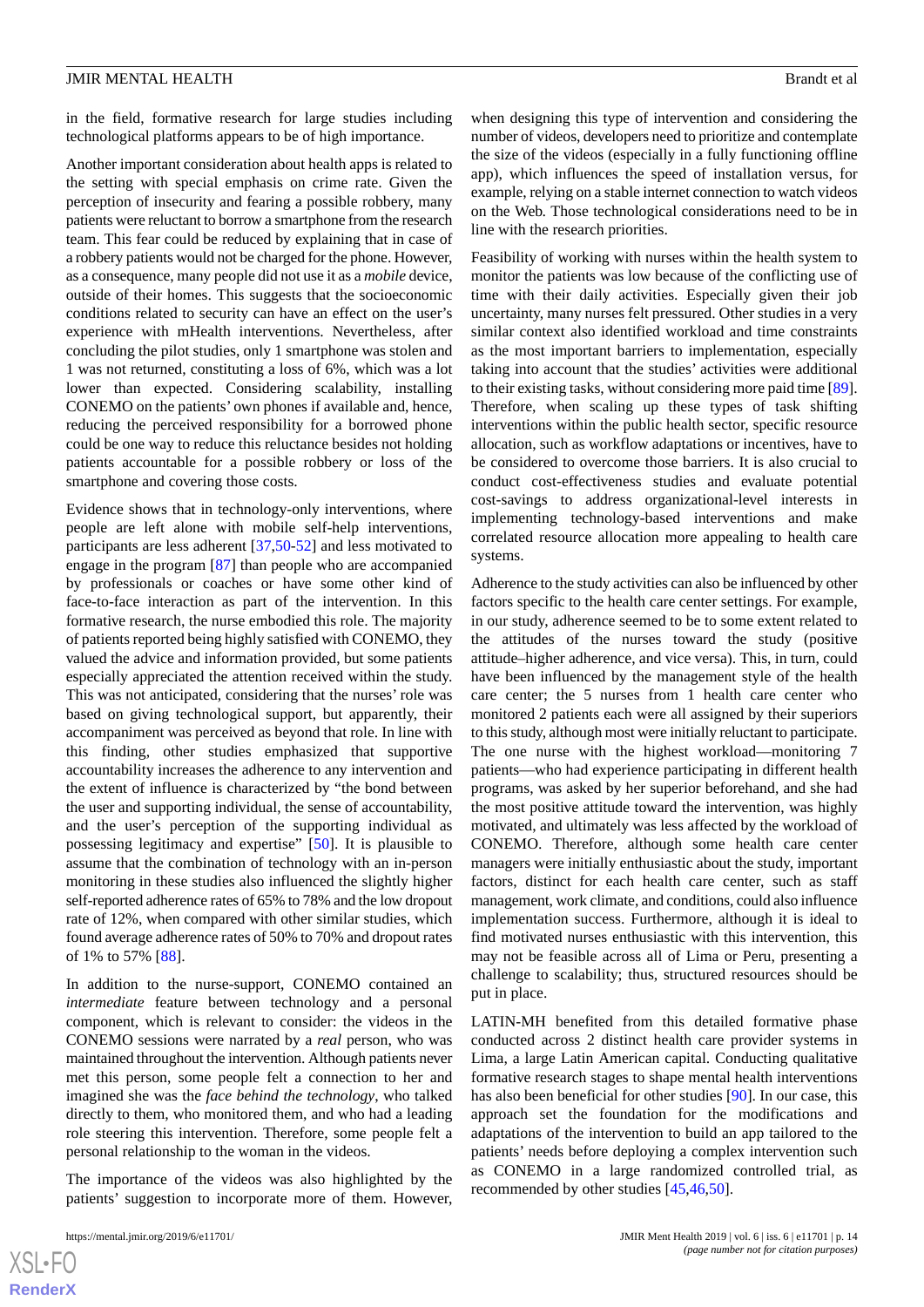### **Limitations**

Although this study has provided important insights in the evaluation of an mHealth intervention for people with NCDs and depressive symptoms, this study also had some limitations. For example, although all patients were provided with the same intervention and number of sessions, the intervention uptake might not have been the same for all of the patients, depending on their adherence to review the sessions. However, the number of patients included in this study was sufficient to signal positive and negative experiences with the CONEMO intervention [[58\]](#page-18-3). Therefore, we feel confident that we have sufficient information to improve the future design of CONEMO for the clinical trial.

Another limitation of this study is related to the fact that for the first pilot study in the MINSA hospital, a nurse was hired, whereas in the second pilot study in the Social Security System, nurses from the health system accompanied the patients. Therefore, although the perspectives of patients from both public health systems were obtained, only the perspectives of the nurses within the Social Security System were analyzed. Furthermore, it is plausible that the patients' experience differed depending on what type of nurse accompanied them throughout the intervention beyond what has been identified and described here. However, conducting this second pilot study with staff nurses was extremely beneficial for the study purposes to explore feasibility of working with staff nurses and understanding the challenges they encounter, which might be similar in other public health systems. Therefore, after the first experience, it was crucial to conduct a second pilot study with this aim.

Furthermore, the interviews were not recorded and, therefore, there is a possibility that some information from the participants was lost. However, the 2 people who conducted the interviews aimed at writing down the verbal statements literally and took notes simultaneously during some of the interviews, which were contrasted afterward and which showed high literal consistency. This makes us confident that the notes represent the participants' statements reliably.

### **Next Steps**

Although generalizability is limited, all of these findings are relevant and crucial to inform the development of future

complex interventions for mental health conditions, multimorbidity, and specifically for further designing and testing the efficacy of CONEMO under more controlled designs; indeed, CONEMO will be tested in 2 parallel randomized controlled trials. Other studies have demonstrated that mobile apps can effectively change behavior; however, considering the limited evidence, uncertainty of long-term effects and the predominance of those studies in high-income countries so far [[39\]](#page-17-11), the randomized controlled trial will give important insights regarding this type of interventions in LMIC settings.

Furthermore, this study is especially relevant considering the current mental health reform in Peru, where for the last 12 years, several efforts have been made aimed at improving the availability of free and universal access to mental health care for Peruvian citizens through a community-based approach, including primary health care centers [\[19](#page-16-6),[91\]](#page-19-11). In this effort, tasks are already being shifted toward personnel not specialized in the same field, integrating mental health care in a variety of different medical settings. This development creates an opportunity for scaling up cost-effective mHealth interventions with task shifting components in the public health care system.

#### **Conclusions**

Smartphone apps constitute a potentially cost-effective opportunity in LMIC settings to overcome health system barriers and extend mental health care to large populations. On the basis of the experiences and opinions of the patients, it seems feasible to use this nurse-supported mHealth intervention for people with chronic diseases and comorbid depressive symptoms in Peru. CONEMO is perceived as helpful in improving mental health, but it requires context-specific adaptations, especially regarding the implementation of a task shifting approach within the public health care system; working with staff nurses using a task shifting approach within the public health system in Lima will only be feasible if the nurses' time is protected for the program. Findings from this study will provide important information to develop a larger study focused on testing the effectiveness of this program on patients' health and mental health outcomes.

#### **Acknowledgments**

This study was supported by the National Institute of Mental Health (1U19MH098780).

#### **Authors' Contributions**

PRM, RA, JJM, and DM conceptualized the LATIN-MH program of research, for which this was a substudy of the formative phase. FDC and LRB designed this substudy and LRB and LH conducted it (LRB as trial manager and LH as clinical coordinator), under supervision of FDC. LRB and LH created the codebook and codified the interviews. LRB analyzed the data and wrote this paper with guidance from JJM and FDC and contributions from LH. After the first draft, PRM, RA, JJM, DM, and FDC reviewed the paper and contributed to the final version submitted.

#### **Conflicts of Interest**

None declared.

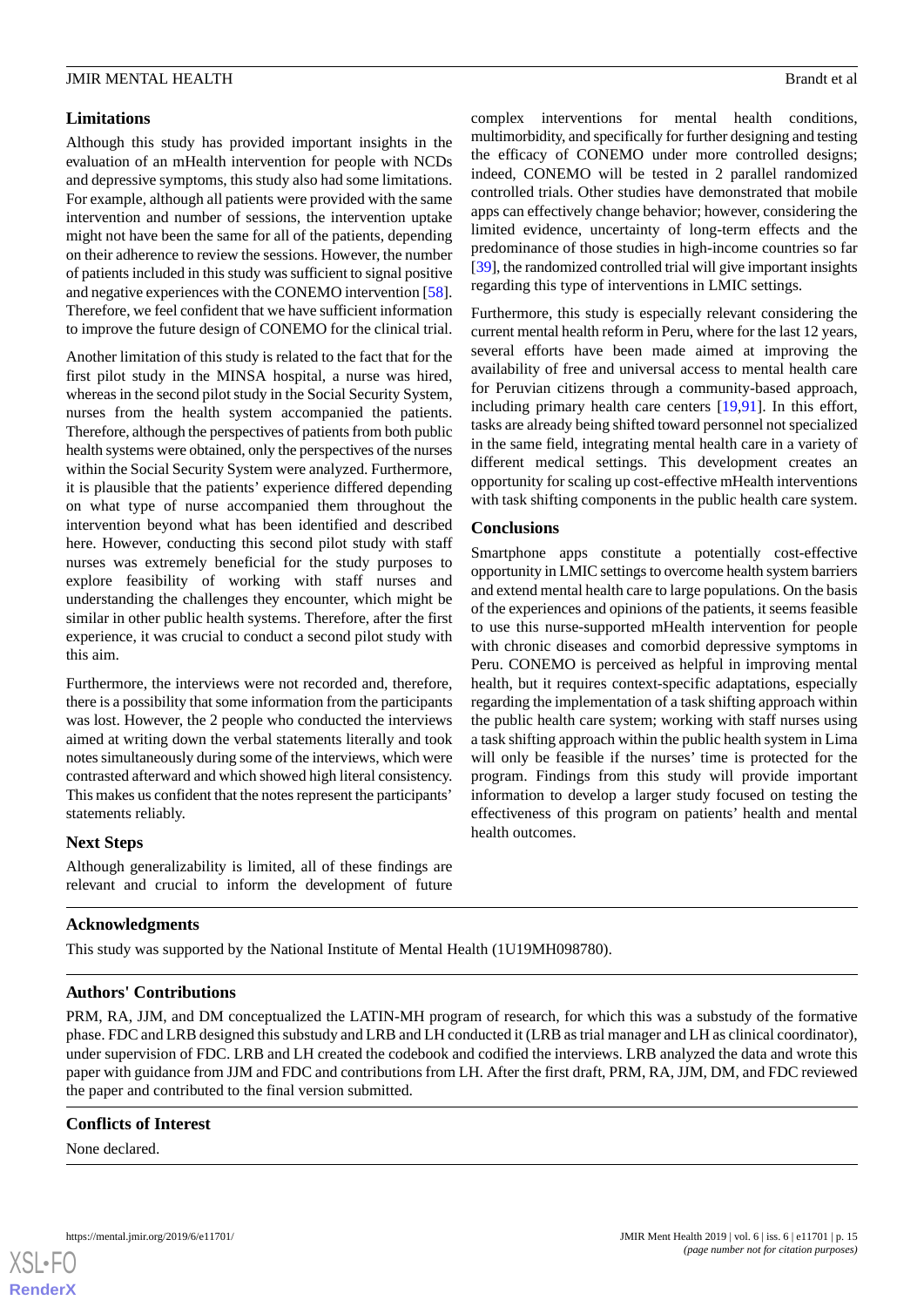# <span id="page-15-7"></span>**Multimedia Appendix 1**

Screenshot of CONEMO.

<span id="page-15-8"></span>[[PNG File, 56KB-Multimedia Appendix 1](https://jmir.org/api/download?alt_name=mental_v6i6e11701_app1.png&filename=434ee8d391d1e7ca73640c300aa1b7aa.png)]

# **Multimedia Appendix 2**

Interview guide—patients. [[DOCX File, 16KB-Multimedia Appendix 2\]](https://jmir.org/api/download?alt_name=mental_v6i6e11701_app2.docx&filename=dd14b27284fce71f15680720df284748.docx)

# <span id="page-15-9"></span>**Multimedia Appendix 3**

Interview guide—nurses.

<span id="page-15-10"></span>[[DOCX File, 15KB-Multimedia Appendix 3\]](https://jmir.org/api/download?alt_name=mental_v6i6e11701_app3.docx&filename=d74dd578d2662903d8034b3a9ff4a41b.docx)

# **Multimedia Appendix 4**

Codebook—patients.

<span id="page-15-11"></span>[[DOCX File, 16KB-Multimedia Appendix 4\]](https://jmir.org/api/download?alt_name=mental_v6i6e11701_app4.docx&filename=65938ae400f4110333354ff1b7e80b51.docx)

# **Multimedia Appendix 5**

<span id="page-15-12"></span>Codebook—nurses.

[[DOCX File, 14KB-Multimedia Appendix 5\]](https://jmir.org/api/download?alt_name=mental_v6i6e11701_app5.docx&filename=2e8892180256731fe5ef15cdf9576965.docx)

# **Multimedia Appendix 6**

<span id="page-15-13"></span>Demographic variables—patients.

[[DOCX File, 16KB-Multimedia Appendix 6\]](https://jmir.org/api/download?alt_name=mental_v6i6e11701_app6.docx&filename=b8855c814f09f4f5dd457bb42c7d2226.docx)

# **Multimedia Appendix 7**

<span id="page-15-0"></span>Original quotes in Spanish with demographic information.

<span id="page-15-1"></span>[[DOCX File, 17KB-Multimedia Appendix 7\]](https://jmir.org/api/download?alt_name=mental_v6i6e11701_app7.docx&filename=9358bcc68f7f3de64c3c2aea5d55f836.docx)

# **References**

- <span id="page-15-4"></span>1. World Health Organization.: WHO; 2013. Investing in mental health: evidence for action URL: [http://www.who.int/iris/](http://www.who.int/iris/handle/10665/87232) [handle/10665/87232](http://www.who.int/iris/handle/10665/87232) [accessed 2019-05-22] [[WebCite Cache ID 78Z3NPkCI](http://www.webcitation.org/

                                78Z3NPkCI)]
- <span id="page-15-2"></span>2. Prince M, Patel V, Saxena S, Maj M, Maselko J, Phillips MR, et al. No health without mental health. Lancet 2007 Sep 8;370(9590):859-877. [doi: [10.1016/S0140-6736\(07\)61238-0\]](http://dx.doi.org/10.1016/S0140-6736(07)61238-0) [Medline: [17804063](http://www.ncbi.nlm.nih.gov/entrez/query.fcgi?cmd=Retrieve&db=PubMed&list_uids=17804063&dopt=Abstract)]
- <span id="page-15-3"></span>3. Collins PY, Patel V, Joestl SS, March D, Insel TR, Daar AS, Scientific Advisory Board and the Executive Committee of the Grand Challenges on Global Mental Health, et al. Grand challenges in global mental health. Nature 2011 Jul 6;475(7354):27-30 [[FREE Full text](http://europepmc.org/abstract/MED/21734685)] [doi: [10.1038/475027a](http://dx.doi.org/10.1038/475027a)] [Medline: [21734685](http://www.ncbi.nlm.nih.gov/entrez/query.fcgi?cmd=Retrieve&db=PubMed&list_uids=21734685&dopt=Abstract)]
- <span id="page-15-5"></span>4. Raviola G, Becker AE, Farmer P. A global scope for global health—including mental health. Lancet 2011 Nov;378(9803):1613-1615. [doi: [10.1016/S0140-6736\(11\)60941-0\]](http://dx.doi.org/10.1016/S0140-6736(11)60941-0)
- 5. Velásquez A. [The burden of disease and injuries in Peru and the priorities of the essential plan of universal insurance]. Rev Peru Med Exp Salud Publica 2009;26(2):221-231 [\[FREE Full text\]](http://www.scielo.org.pe/scielo.php?pid=S1726-46342009000200015&script=sci_arttext)
- <span id="page-15-6"></span>6. Moussavi S, Chatterji S, Verdes E, Tandon A, Patel V, Ustun B. Depression, chronic diseases, and decrements in health: results from the World Health Surveys. Lancet 2007 Sep 8;370(9590):851-858. [doi: [10.1016/S0140-6736\(07\)61415-9\]](http://dx.doi.org/10.1016/S0140-6736(07)61415-9) [Medline: [17826170](http://www.ncbi.nlm.nih.gov/entrez/query.fcgi?cmd=Retrieve&db=PubMed&list_uids=17826170&dopt=Abstract)]
- 7. Egede LE. Major depression in individuals with chronic medical disorders: prevalence, correlates and association with health resource utilization, lost productivity and functional disability. Gen Hosp Psychiatry 2007 Sep;29(5):409-416. [doi: [10.1016/j.genhosppsych.2007.06.002](http://dx.doi.org/10.1016/j.genhosppsych.2007.06.002)] [Medline: [17888807](http://www.ncbi.nlm.nih.gov/entrez/query.fcgi?cmd=Retrieve&db=PubMed&list_uids=17888807&dopt=Abstract)]
- 8. Pitt B, Deldin PJ. Depression and cardiovascular disease: have a happy day--just smile!. Eur Heart J 2010 May;31(9):1036-1037. [doi: [10.1093/eurheartj/ehq031\]](http://dx.doi.org/10.1093/eurheartj/ehq031) [Medline: [20164243\]](http://www.ncbi.nlm.nih.gov/entrez/query.fcgi?cmd=Retrieve&db=PubMed&list_uids=20164243&dopt=Abstract)
- 9. Golden SH, Lazo M, Carnethon M, Bertoni AG, Schreiner PJ, Diez RA, et al. Examining a bidirectional association between depressive symptoms and diabetes. J Am Med Assoc 2008 Jun 18;299(23):2751-2759 [\[FREE Full text](http://europepmc.org/abstract/MED/18560002)] [doi: [10.1001/jama.299.23.2751\]](http://dx.doi.org/10.1001/jama.299.23.2751) [Medline: [18560002\]](http://www.ncbi.nlm.nih.gov/entrez/query.fcgi?cmd=Retrieve&db=PubMed&list_uids=18560002&dopt=Abstract)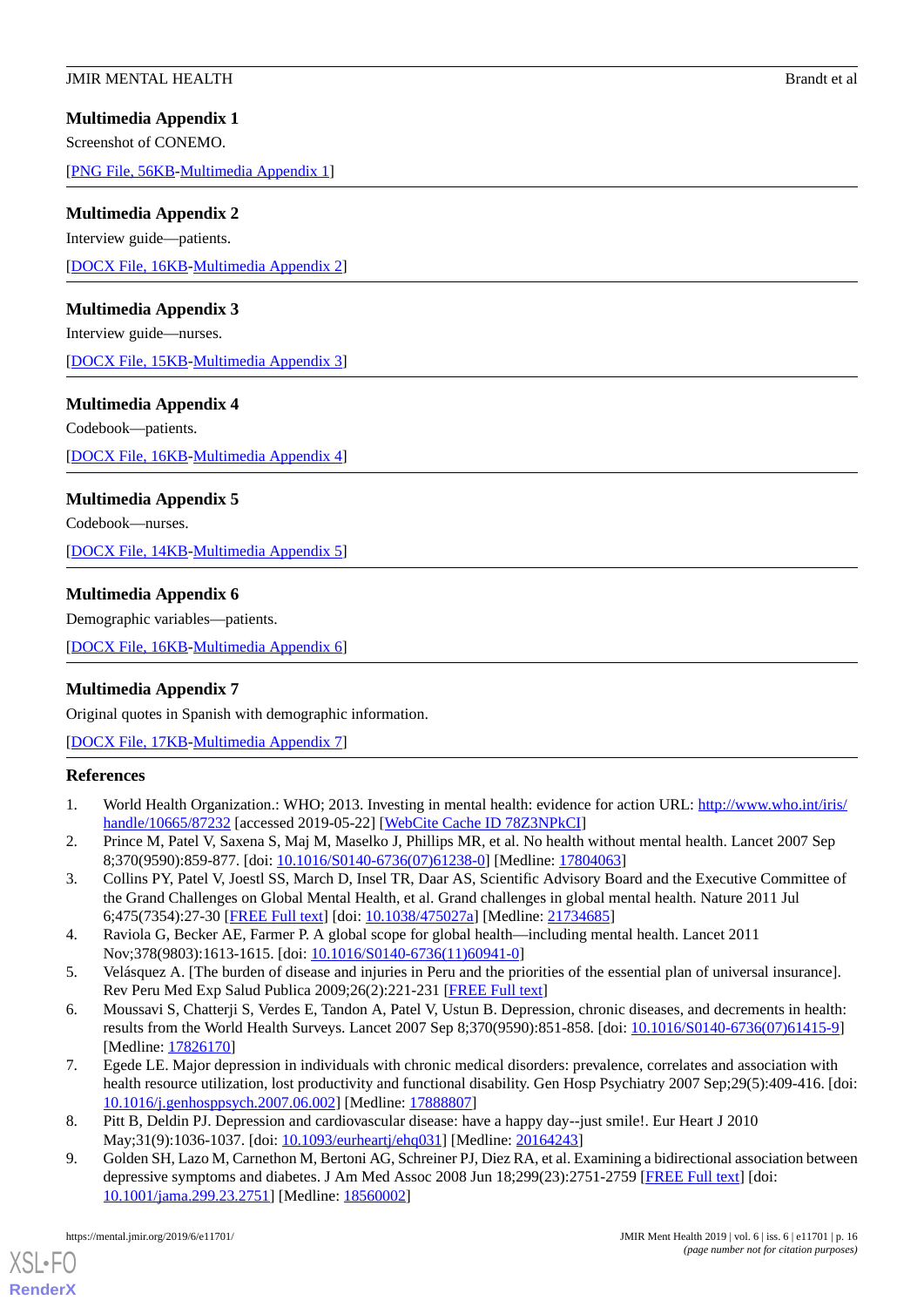- 10. Rotella F, Mannucci E. Depression as a risk factor for diabetes: a meta-analysis of longitudinal studies. J Clin Psychiatry 2013 Jan;74(1):31-37. [doi: [10.4088/JCP.12r07922](http://dx.doi.org/10.4088/JCP.12r07922)] [Medline: [23419223](http://www.ncbi.nlm.nih.gov/entrez/query.fcgi?cmd=Retrieve&db=PubMed&list_uids=23419223&dopt=Abstract)]
- <span id="page-16-3"></span><span id="page-16-0"></span>11. Anderson RJ, Freedland KE, Clouse RE, Lustman PJ. The prevalence of comorbid depression in adults with diabetes: a meta-analysis. Diabetes Care 2001 Jun;24(6):1069-1078. [Medline: [11375373](http://www.ncbi.nlm.nih.gov/entrez/query.fcgi?cmd=Retrieve&db=PubMed&list_uids=11375373&dopt=Abstract)]
- <span id="page-16-1"></span>12. Davidson KW. Depression and coronary heart disease. ISRN Cardiol 2012;2012:743813 [[FREE Full text](https://dx.doi.org/10.5402/2012/743813)] [doi: [10.5402/2012/743813\]](http://dx.doi.org/10.5402/2012/743813) [Medline: [23227360](http://www.ncbi.nlm.nih.gov/entrez/query.fcgi?cmd=Retrieve&db=PubMed&list_uids=23227360&dopt=Abstract)]
- <span id="page-16-2"></span>13. Perel P, Casas JP, Ortiz Z, Miranda JJ. Noncommunicable diseases and injuries in Latin America and the Caribbean: time for action. PLoS Med 2006 Sep;3(9):e344 [[FREE Full text](http://dx.plos.org/10.1371/journal.pmed.0030344)] [doi: [10.1371/journal.pmed.0030344](http://dx.doi.org/10.1371/journal.pmed.0030344)] [Medline: [16953660\]](http://www.ncbi.nlm.nih.gov/entrez/query.fcgi?cmd=Retrieve&db=PubMed&list_uids=16953660&dopt=Abstract)
- 14. World Health Organization. 2011. Global Status Report on Noncommunicable Diseases 2010 URL: [http://apps.who.int/](http://apps.who.int/iris/bitstream/handle/10665/44579/9789240686458_eng.pdf;jsessionid=ACD8C60841CC669784D12CDC99E0D9C3?sequence=1) [iris/bitstream/handle/10665/44579/9789240686458\\_eng.](http://apps.who.int/iris/bitstream/handle/10665/44579/9789240686458_eng.pdf;jsessionid=ACD8C60841CC669784D12CDC99E0D9C3?sequence=1) [pdf;jsessionid=ACD8C60841CC669784D12CDC99E0D9C3?sequence=1](http://apps.who.int/iris/bitstream/handle/10665/44579/9789240686458_eng.pdf;jsessionid=ACD8C60841CC669784D12CDC99E0D9C3?sequence=1) [accessed 2019-05-22] [\[WebCite Cache ID](http://www.webcitation.org/

                                78Z4k5hG7) [78Z4k5hG7\]](http://www.webcitation.org/

                                78Z4k5hG7)
- <span id="page-16-5"></span>15. Huffman JC, Celano CM, Beach SR, Motiwala SR, Januzzi JL. Depression and cardiac disease: epidemiology, mechanisms, and diagnosis. Cardiovasc Psychiatry Neurol 2013;2013:695925 [[FREE Full text](https://dx.doi.org/10.1155/2013/695925)] [doi: [10.1155/2013/695925](http://dx.doi.org/10.1155/2013/695925)] [Medline: [23653854](http://www.ncbi.nlm.nih.gov/entrez/query.fcgi?cmd=Retrieve&db=PubMed&list_uids=23653854&dopt=Abstract)]
- 16. Andreoulakis E, Hyphantis T, Kandylis D, Iacovides A. Depression in diabetes mellitus: a comprehensive review. Hippokratia 2012 Jul;16(3):205-214 [\[FREE Full text\]](http://europepmc.org/abstract/MED/23935284) [Medline: [23935284](http://www.ncbi.nlm.nih.gov/entrez/query.fcgi?cmd=Retrieve&db=PubMed&list_uids=23935284&dopt=Abstract)]
- <span id="page-16-4"></span>17. Lin EHB, Rutter CM, Katon W, Heckbert SR, Ciechanowski P, Oliver MM, et al. Depression and advanced complications of diabetes: a prospective cohort study. Diabetes Care 2010 Feb;33(2):264-269 [[FREE Full text\]](http://europepmc.org/abstract/MED/19933989) [doi: [10.2337/dc09-1068](http://dx.doi.org/10.2337/dc09-1068)] [Medline: [19933989](http://www.ncbi.nlm.nih.gov/entrez/query.fcgi?cmd=Retrieve&db=PubMed&list_uids=19933989&dopt=Abstract)]
- <span id="page-16-6"></span>18. Barth J, Schumacher M, Herrmann-Lingen C. Depression as a risk factor for mortality in patients with coronary heart disease: a meta-analysis. Psychosom Med 2004;66(6):802-813. [doi: [10.1097/01.psy.0000146332.53619.b2\]](http://dx.doi.org/10.1097/01.psy.0000146332.53619.b2) [Medline: [15564343](http://www.ncbi.nlm.nih.gov/entrez/query.fcgi?cmd=Retrieve&db=PubMed&list_uids=15564343&dopt=Abstract)]
- <span id="page-16-7"></span>19. Toyama M, Castillo H, Galea JT, Brandt LR, Mendoza M, Herrera V, et al. Peruvian mental health reform: a framework for scaling-up mental health services. Int J Health Policy Manag 2017 Jan 22;6(9):501-508 [[FREE Full text](http://europepmc.org/abstract/MED/28949462)] [doi: [10.15171/ijhpm.2017.07](http://dx.doi.org/10.15171/ijhpm.2017.07)] [Medline: [28949462\]](http://www.ncbi.nlm.nih.gov/entrez/query.fcgi?cmd=Retrieve&db=PubMed&list_uids=28949462&dopt=Abstract)
- <span id="page-16-8"></span>20. Instituto Nacional de Salud Mental. 2013. [Epidemiological Study of Mental Health in Metropolitan Lima and Callao 2012 replication] URL:<http://www.insm.gob.pe/ojsinsm/index.php/Revista1/article/view/40> [accessed 2019-05-25] [[WebCite](http://www.webcitation.org/

                                78eCM3r86) [Cache ID 78eCM3r86](http://www.webcitation.org/

                                78eCM3r86)]
- <span id="page-16-9"></span>21. Instituto Nacional de Salud Mental. 2009. [Epidemiological Study of Mental Health in the Rural Sierra 2008. General Report] URL:<http://www.insm.gob.pe/ojsinsm/index.php/Revista1/article/view/33> [accessed 2019-05-25] [\[WebCite Cache](http://www.webcitation.org/

                                78eCkF2bn) [ID 78eCkF2bn](http://www.webcitation.org/

                                78eCkF2bn)]
- <span id="page-16-10"></span>22. Laurant M, Reeves D, Hermens R, Braspenning J, Grol R, Sibbald B. Substitution of doctors by nurses in primary care. Cochrane Database Syst Rev 2005 Apr 18(2):CD001271. [doi: [10.1002/14651858.CD001271.pub2](http://dx.doi.org/10.1002/14651858.CD001271.pub2)] [Medline: [15846614](http://www.ncbi.nlm.nih.gov/entrez/query.fcgi?cmd=Retrieve&db=PubMed&list_uids=15846614&dopt=Abstract)]
- <span id="page-16-11"></span>23. World Health Organization. 2008. Treat train retain. Task shifting: Global recommendations and guidelines URL: [https:/](https://www.who.int/healthsystems/TTR-TaskShifting.pdf) [/www.who.int/healthsystems/TTR-TaskShifting.pdf](https://www.who.int/healthsystems/TTR-TaskShifting.pdf) [accessed 2019-05-22] [[WebCite Cache ID 78Z6W3PlW\]](http://www.webcitation.org/

                                78Z6W3PlW)
- <span id="page-16-12"></span>24. World Health Organization. Geneva; 2006. Taking stock: Health worker shortages and the response to AIDS Internet URL: <https://apps.who.int/iris/handle/10665/69761> [accessed 2019-05-22] [\[WebCite Cache ID 78Z6viwcy](http://www.webcitation.org/

                                78Z6viwcy)]
- <span id="page-16-13"></span>25. Callaghan M, Ford N, Schneider H. A systematic review of task- shifting for HIV treatment and care in Africa. Hum Resour Health 2010 Mar 31;8:8. [doi: [10.1186/1478-4491-8-8\]](http://dx.doi.org/10.1186/1478-4491-8-8) [Medline: [20356363](http://www.ncbi.nlm.nih.gov/entrez/query.fcgi?cmd=Retrieve&db=PubMed&list_uids=20356363&dopt=Abstract)]
- 26. Ogedegbe G, Gyamfi J, Plange-Rhule J, Surkis A, Rosenthal DM, Airhihenbuwa C, et al. Task shifting interventions for cardiovascular risk reduction in low-income and middle-income countries: a systematic review of randomised controlled trials. BMJ Open 2014 Oct 16;4(10):e005983 [[FREE Full text\]](http://bmjopen.bmj.com/cgi/pmidlookup?view=long&pmid=25324324) [doi: [10.1136/bmjopen-2014-005983\]](http://dx.doi.org/10.1136/bmjopen-2014-005983) [Medline: [25324324](http://www.ncbi.nlm.nih.gov/entrez/query.fcgi?cmd=Retrieve&db=PubMed&list_uids=25324324&dopt=Abstract)]
- <span id="page-16-15"></span>27. Kredo T, Adeniyi F, Bateganya M, Pienaar E. Task shifting from doctors to non-doctors for initiation and maintenance of antiretroviral therapy. Cochrane Database Syst Rev 2014 Jul 1(7):CD007331. [doi: [10.1002/14651858.CD007331.pub3\]](http://dx.doi.org/10.1002/14651858.CD007331.pub3) [Medline: [24980859](http://www.ncbi.nlm.nih.gov/entrez/query.fcgi?cmd=Retrieve&db=PubMed&list_uids=24980859&dopt=Abstract)]
- 28. Fulton BD, Scheffler RM, Sparkes SP, Auh EY, Vujicic M, Soucat A. Health workforce skill mix and task shifting in low income countries: a review of recent evidence. Hum Resour Health 2011 Jan 11;9:1 [[FREE Full text](https://human-resources-health.biomedcentral.com/articles/10.1186/1478-4491-9-1)] [doi: [10.1186/1478-4491-9-1\]](http://dx.doi.org/10.1186/1478-4491-9-1) [Medline: [21223546\]](http://www.ncbi.nlm.nih.gov/entrez/query.fcgi?cmd=Retrieve&db=PubMed&list_uids=21223546&dopt=Abstract)
- <span id="page-16-14"></span>29. Joshi R, Alim M, Kengne AP, Jan S, Maulik PK, Peiris D, et al. Task shifting for non-communicable disease management in low and middle income countries--a systematic review. PLoS One 2014;9(8):e103754 [[FREE Full text](http://dx.plos.org/10.1371/journal.pone.0103754)] [doi: [10.1371/journal.pone.0103754\]](http://dx.doi.org/10.1371/journal.pone.0103754) [Medline: [25121789](http://www.ncbi.nlm.nih.gov/entrez/query.fcgi?cmd=Retrieve&db=PubMed&list_uids=25121789&dopt=Abstract)]
- 30. Buttorff C, Hock RS, Weiss HA, Naik S, Araya R, Kirkwood BR, et al. Economic evaluation of a task-shifting intervention for common mental disorders in India. Bull World Health Organ 2012 Nov 1;90(11):813-821 [[FREE Full text](http://www.scielosp.org/scielo.php?script=sci_arttext&pid=BLT.12.104133&lng=en&nrm=iso&tlng=en)] [doi: [10.2471/BLT.12.104133](http://dx.doi.org/10.2471/BLT.12.104133)] [Medline: [23226893\]](http://www.ncbi.nlm.nih.gov/entrez/query.fcgi?cmd=Retrieve&db=PubMed&list_uids=23226893&dopt=Abstract)
- 31. Petersen I, Lund C, Bhana A, Flisher AJ, Mental Health and Poverty Research Programme Consortium. A task shifting approach to primary mental health care for adults in South Africa: human resource requirements and costs for rural settings. Health Policy Plan 2012 Jan;27(1):42-51. [doi: [10.1093/heapol/czr012\]](http://dx.doi.org/10.1093/heapol/czr012) [Medline: [21325270](http://www.ncbi.nlm.nih.gov/entrez/query.fcgi?cmd=Retrieve&db=PubMed&list_uids=21325270&dopt=Abstract)]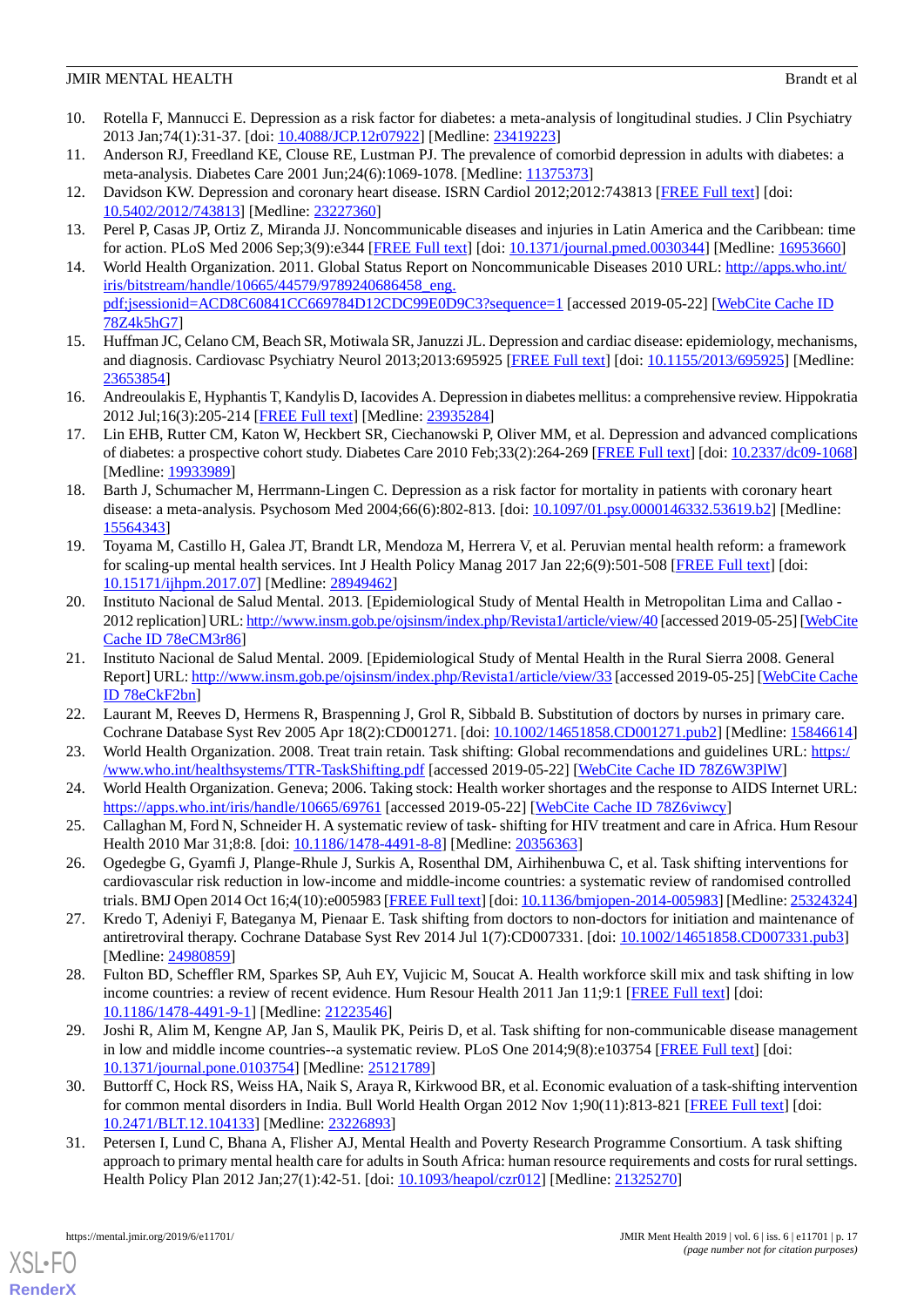- <span id="page-17-0"></span>32. Chatterjee S, Naik S, John S, Dabholkar H, Balaji M, Koschorke M, et al. Effectiveness of a community-based intervention for people with schizophrenia and their caregivers in India (COPSI): a randomised controlled trial. Lancet 2014 Apr 19;383(9926):1385-1394 [[FREE Full text](https://linkinghub.elsevier.com/retrieve/pii/S0140-6736(13)62629-X)] [doi: [10.1016/S0140-6736\(13\)62629-X\]](http://dx.doi.org/10.1016/S0140-6736(13)62629-X) [Medline: [24612754\]](http://www.ncbi.nlm.nih.gov/entrez/query.fcgi?cmd=Retrieve&db=PubMed&list_uids=24612754&dopt=Abstract)
- <span id="page-17-1"></span>33. van Ginneken N, Tharyan P, Lewin S, Rao GN, Meera SM, Pian J, et al. Non-specialist health worker interventions for the care of mental, neurological and substance-abuse disorders in low- and middle-income countries. Cochrane Database Syst Rev 2013 Nov 19(11). [doi: [10.1002/14651858.CD009149.pub2](http://dx.doi.org/10.1002/14651858.CD009149.pub2)] [Medline: [24249541\]](http://www.ncbi.nlm.nih.gov/entrez/query.fcgi?cmd=Retrieve&db=PubMed&list_uids=24249541&dopt=Abstract)
- <span id="page-17-3"></span><span id="page-17-2"></span>34. Emdin CA, Millson P. A systematic review evaluating the impact of task shifting on access to antiretroviral therapy in sub-Saharan Africa. Afr Health Sci 2012 Sep;12(3):318-324 [[FREE Full text](http://europepmc.org/abstract/MED/23382746)] [Medline: [23382746\]](http://www.ncbi.nlm.nih.gov/entrez/query.fcgi?cmd=Retrieve&db=PubMed&list_uids=23382746&dopt=Abstract)
- <span id="page-17-4"></span>35. Blaya JA, Fraser HSF, Holt B. E-health technologies show promise in developing countries. Health Aff (Millwood) 2010 Feb;29(2):244-251 [[FREE Full text](http://content.healthaffairs.org/cgi/pmidlookup?view=long&pmid=20348068)] [doi: [10.1377/hlthaff.2009.0894](http://dx.doi.org/10.1377/hlthaff.2009.0894)] [Medline: [20348068](http://www.ncbi.nlm.nih.gov/entrez/query.fcgi?cmd=Retrieve&db=PubMed&list_uids=20348068&dopt=Abstract)]
- <span id="page-17-5"></span>36. Krishna S, Boren SA, Balas EA. Healthcare via cell phones: a systematic review. Telemed J E Health 2009 Apr;15(3):231-240. [doi: [10.1089/tmj.2008.0099\]](http://dx.doi.org/10.1089/tmj.2008.0099) [Medline: [19382860](http://www.ncbi.nlm.nih.gov/entrez/query.fcgi?cmd=Retrieve&db=PubMed&list_uids=19382860&dopt=Abstract)]
- 37. Andersson G, Cuijpers P. Internet-based and other computerized psychological treatments for adult depression: a meta-analysis. Cogn Behav Ther 2009;38(4):196-205. [doi: [10.1080/16506070903318960](http://dx.doi.org/10.1080/16506070903318960)] [Medline: [20183695\]](http://www.ncbi.nlm.nih.gov/entrez/query.fcgi?cmd=Retrieve&db=PubMed&list_uids=20183695&dopt=Abstract)
- <span id="page-17-11"></span>38. Van Voorhees BW, Mahoney N, Mazo R, Barrera AZ, Siemer CP, Gladstone TR, et al. Internet-based depression prevention over the life course: a call for behavioral vaccines. Psychiatr Clin North Am 2011 Mar;34(1):167-183 [\[FREE Full text\]](http://europepmc.org/abstract/MED/21333846) [doi: [10.1016/j.psc.2010.11.002](http://dx.doi.org/10.1016/j.psc.2010.11.002)] [Medline: [21333846](http://www.ncbi.nlm.nih.gov/entrez/query.fcgi?cmd=Retrieve&db=PubMed&list_uids=21333846&dopt=Abstract)]
- 39. Zhao J, Freeman B, Li M. Can mobile phone apps influence people's health behavior change? An evidence review. J Med Internet Res 2016 Oct 31;18(11):e287 [[FREE Full text\]](http://www.jmir.org/2016/11/e287/) [doi: [10.2196/jmir.5692](http://dx.doi.org/10.2196/jmir.5692)] [Medline: [27806926\]](http://www.ncbi.nlm.nih.gov/entrez/query.fcgi?cmd=Retrieve&db=PubMed&list_uids=27806926&dopt=Abstract)
- <span id="page-17-6"></span>40. Firth J, Torous J, Nicholas J, Carney R, Pratap A, Rosenbaum S, et al. The efficacy of smartphone-based mental health interventions for depressive symptoms: a meta-analysis of randomized controlled trials. World Psychiatry 2017 Oct;16(3):287-298 [\[FREE Full text\]](http://dx.doi.org/10.1002/wps.20472) [doi: [10.1002/wps.20472\]](http://dx.doi.org/10.1002/wps.20472) [Medline: [28941113\]](http://www.ncbi.nlm.nih.gov/entrez/query.fcgi?cmd=Retrieve&db=PubMed&list_uids=28941113&dopt=Abstract)
- <span id="page-17-7"></span>41. Proudfoot J, Ryden C, Everitt B, Shapiro DA, Goldberg D, Mann A, et al. Clinical efficacy of computerised cognitive-behavioural therapy for anxiety and depression in primary care: randomised controlled trial. Br J Psychiatry 2004 Jul;185:46-54 [[FREE Full text](http://bjp.rcpsych.org/cgi/pmidlookup?view=long&pmid=15231555)] [Medline: [15231555](http://www.ncbi.nlm.nih.gov/entrez/query.fcgi?cmd=Retrieve&db=PubMed&list_uids=15231555&dopt=Abstract)]
- 42. van't Hof E, Cuijpers P, Stein DJ. Self-help and Internet-guided interventions in depression and anxiety disorders: a systematic review of meta-analyses. CNS Spectr 2009 Feb;14(2 Suppl 3):34-40. [Medline: [19238128](http://www.ncbi.nlm.nih.gov/entrez/query.fcgi?cmd=Retrieve&db=PubMed&list_uids=19238128&dopt=Abstract)]
- 43. Riper H, Kramer J, Smit F, Conijn B, Schippers G, Cuijpers P. Web-based self-help for problem drinkers: a pragmatic randomized trial. Addiction 2008 Feb;103(2):218-227. [doi: [10.1111/j.1360-0443.2007.02063.x\]](http://dx.doi.org/10.1111/j.1360-0443.2007.02063.x) [Medline: [18199300](http://www.ncbi.nlm.nih.gov/entrez/query.fcgi?cmd=Retrieve&db=PubMed&list_uids=18199300&dopt=Abstract)]
- <span id="page-17-9"></span><span id="page-17-8"></span>44. Meyer B, Berger T, Caspar F, Beevers CG, Andersson G, Weiss M. Effectiveness of a novel integrative online treatment for depression (Deprexis): randomized controlled trial. J Med Internet Res 2009;11(2):e15 [[FREE Full text\]](http://www.jmir.org/2009/2/e15/) [doi: [10.2196/jmir.1151](http://dx.doi.org/10.2196/jmir.1151)] [Medline: [19632969](http://www.ncbi.nlm.nih.gov/entrez/query.fcgi?cmd=Retrieve&db=PubMed&list_uids=19632969&dopt=Abstract)]
- <span id="page-17-10"></span>45. Learmonth D, Trosh J, Rai S, Sewell J, Cavanagh K. The role of computer-aided psychotherapy within an NHS CBT specialist service. Counsel Psychother Res 2008 Jun;8(2):117-123. [doi: [10.1080/14733140801976290\]](http://dx.doi.org/10.1080/14733140801976290)
- <span id="page-17-12"></span>46. Bakker D, Kazantzis N, Rickwood D, Rickard N. Mental health smartphone apps: review and evidence-based recommendations for future developments. JMIR Ment Health 2016;3(1):e7 [\[FREE Full text\]](http://mental.jmir.org/2016/1/e7/) [doi: [10.2196/mental.4984\]](http://dx.doi.org/10.2196/mental.4984) [Medline: [26932350](http://www.ncbi.nlm.nih.gov/entrez/query.fcgi?cmd=Retrieve&db=PubMed&list_uids=26932350&dopt=Abstract)]
- <span id="page-17-13"></span>47. Shen N, Levitan MJ, Johnson A, Bender JL, Hamilton-Page M, Jadad AA, et al. Finding a depression app: a review and content analysis of the depression app marketplace. JMIR Mhealth Uhealth 2015;3(1):e16 [\[FREE Full text\]](http://mhealth.jmir.org/2015/1/e16/) [doi: [10.2196/mhealth.3713](http://dx.doi.org/10.2196/mhealth.3713)] [Medline: [25689790](http://www.ncbi.nlm.nih.gov/entrez/query.fcgi?cmd=Retrieve&db=PubMed&list_uids=25689790&dopt=Abstract)]
- <span id="page-17-14"></span>48. Eysenbach G. The law of attrition. J Med Internet Res 2005;7(1):e11 [\[FREE Full text](http://www.jmir.org/2005/1/e11/)] [doi: [10.2196/jmir.7.1.e11](http://dx.doi.org/10.2196/jmir.7.1.e11)] [Medline: [15829473](http://www.ncbi.nlm.nih.gov/entrez/query.fcgi?cmd=Retrieve&db=PubMed&list_uids=15829473&dopt=Abstract)]
- 49. Proudfoot J, Parker G, Hadzi PD, Manicavasagar V, Adler E, Whitton A. Community attitudes to the appropriation of mobile phones for monitoring and managing depression, anxiety, and stress. J Med Internet Res 2010;12(5):e64 [\[FREE](http://www.jmir.org/2010/5/e64/) [Full text\]](http://www.jmir.org/2010/5/e64/) [doi: [10.2196/jmir.1475](http://dx.doi.org/10.2196/jmir.1475)] [Medline: [21169174\]](http://www.ncbi.nlm.nih.gov/entrez/query.fcgi?cmd=Retrieve&db=PubMed&list_uids=21169174&dopt=Abstract)
- <span id="page-17-15"></span>50. Schueller SM, Mohr DC. Initial Field Trial of a Coach-Supported Web-Based Depression Treatment. : Institute of Electrical and Electronics Engineers Inc; 2015 Aug Presented at: 9th International Conference on Pervasive Computing Technologies for Healthcare. ICST; April 25-27, 2015; Istanbul, Turkey p. 25-28. [doi: [10.4108/icst.pervasivehealth.2015.260115\]](http://dx.doi.org/10.4108/icst.pervasivehealth.2015.260115)
- <span id="page-17-17"></span><span id="page-17-16"></span>51. Mohr DC, Cuijpers P, Lehman K. Supportive accountability: a model for providing human support to enhance adherence to eHealth interventions. J Med Internet Res 2011;13(1):e30 [\[FREE Full text\]](https://www.jmir.org/2011/1/e30/) [doi: [10.2196/jmir.1602\]](http://dx.doi.org/10.2196/jmir.1602) [Medline: [21393123\]](http://www.ncbi.nlm.nih.gov/entrez/query.fcgi?cmd=Retrieve&db=PubMed&list_uids=21393123&dopt=Abstract)
- 52. Mohr DC, Duffecy J, Ho J, Kwasny M, Cai X, Burns MN, et al. A randomized controlled trial evaluating a manualized TeleCoaching protocol for improving adherence to a web-based intervention for the treatment of depression. PLoS One 2013 Aug;8(8):e70086 [[FREE Full text](http://dx.plos.org/10.1371/journal.pone.0070086)] [doi: [10.1371/journal.pone.0070086](http://dx.doi.org/10.1371/journal.pone.0070086)] [Medline: [23990896](http://www.ncbi.nlm.nih.gov/entrez/query.fcgi?cmd=Retrieve&db=PubMed&list_uids=23990896&dopt=Abstract)]
- 53. Mechael PN. The case for mHealth in developing countries. Innov Technol Gov Global 2009 Jan;4(1):103-118. [doi: [10.1162/itgg.2009.4.1.103](http://dx.doi.org/10.1162/itgg.2009.4.1.103)]
- 54. Rice RE, Katz JE. Comparing internet and mobile phone usage: digital divides of usage, adoption, and dropouts. Telecomm Policy 2003 Sep; 27(8-9): 597-623. [doi: [10.1016/s0308-5961\(03\)00068-5\]](http://dx.doi.org/10.1016/s0308-5961(03)00068-5)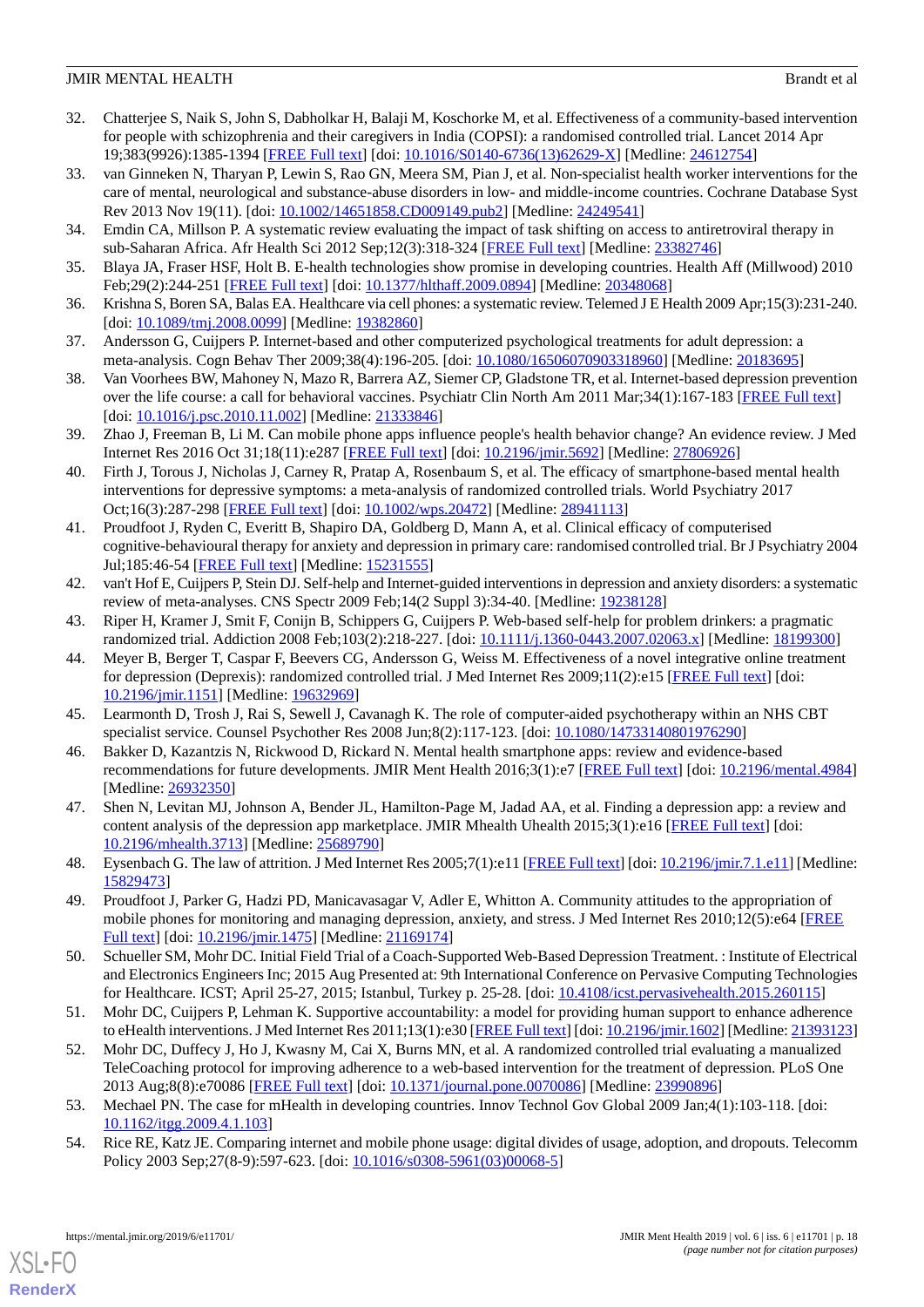- <span id="page-18-0"></span>55. OSIPTEL. 2016 Jun. [Access to mobile telephony is close to 100% in Peru] URL: [http://www.osiptel.gob.pe/Archivos/](http://www.osiptel.gob.pe/Archivos/Publicaciones/reporte_estadistico_junio2016/files/assets/common/downloads/Reporte%20Estad.pdf) [Publicaciones/reporte\\_estadistico\\_junio2016/files/assets/common/downloads/Reporte%20Estad.pdf](http://www.osiptel.gob.pe/Archivos/Publicaciones/reporte_estadistico_junio2016/files/assets/common/downloads/Reporte%20Estad.pdf) [accessed 2019-05-23] [[WebCite Cache ID 78aa44VEm\]](http://www.webcitation.org/

                                78aa44VEm)
- <span id="page-18-2"></span><span id="page-18-1"></span>56. Menezess PR, Araya R, Miranda J, Mohr DC, Price LS. The Latin American treatment and innovation network in mental health h (LATINMH): rationale and scope. Rev Fac Cien Med Univ Nac Cordoba 2015;72(4):321-330. [Medline: [27107284\]](http://www.ncbi.nlm.nih.gov/entrez/query.fcgi?cmd=Retrieve&db=PubMed&list_uids=27107284&dopt=Abstract)
- 57. Menezes P, Quayle J, Claro HG, da Silva S, Brandt LR, Diez-Canseco F, et al. Use of smartphone application to treat comorbidity depression with hypertension or diabetes I: a pilot study in Brazil and Peru. JMIR Mhealth Uhealth 2019 Apr 26;6(4). [doi: [10.2196/11698\]](http://dx.doi.org/10.2196/11698) [Medline: [31025949](http://www.ncbi.nlm.nih.gov/entrez/query.fcgi?cmd=Retrieve&db=PubMed&list_uids=31025949&dopt=Abstract)]
- <span id="page-18-4"></span><span id="page-18-3"></span>58. Bengtsson M. How to plan and perform a qualitative study using content analysis. NursingPlus Open 2016;2:8-14. [doi: [10.1016/j.npls.2016.01.001](http://dx.doi.org/10.1016/j.npls.2016.01.001)]
- <span id="page-18-5"></span>59. Downe-Wamboldt B. Content analysis: method, applications, and issues. Health Care Women Int 1992;13(3):313-321. [doi: [10.1080/07399339209516006](http://dx.doi.org/10.1080/07399339209516006)] [Medline: [1399871\]](http://www.ncbi.nlm.nih.gov/entrez/query.fcgi?cmd=Retrieve&db=PubMed&list_uids=1399871&dopt=Abstract)
- <span id="page-18-6"></span>60. Kroenke K, Spitzer RL, Williams JB. The PHQ-9: validity of a brief depression severity measure. J Gen Intern Med 2001 Sep;16(9):606-613 [[FREE Full text](http://europepmc.org/abstract/MED/11556941)] [Medline: [11556941](http://www.ncbi.nlm.nih.gov/entrez/query.fcgi?cmd=Retrieve&db=PubMed&list_uids=11556941&dopt=Abstract)]
- <span id="page-18-7"></span>61. Prince M, Acosta D, Ferri CP, Guerra M, Huang Y, Jacob KS, 10/66 Dementia Group. A brief dementia screener suitable for use by non-specialists in resource poor settings--the cross-cultural derivation and validation of the brief Community Screening Instrument for Dementia. Int J Geriatr Psychiatry 2011 Sep;26(9):899-907 [\[FREE Full text\]](https://dx.doi.org/10.1002/gps.2622) [doi: [10.1002/gps.2622\]](http://dx.doi.org/10.1002/gps.2622) [Medline: [21845592](http://www.ncbi.nlm.nih.gov/entrez/query.fcgi?cmd=Retrieve&db=PubMed&list_uids=21845592&dopt=Abstract)]
- <span id="page-18-8"></span>62. Bebbington P, Nayani T. The psychosis screening questionnaire. Int J Methods Psychiatr Res 1995;5(1):11-19 [[FREE Full](http://psycnet.apa.org/record/1995-39335-001) [text](http://psycnet.apa.org/record/1995-39335-001)]
- 63. Ekers D, Webster L, van Straten A, Cuijpers P, Richards D, Gilbody S. Behavioural activation for depression; an update of meta-analysis of effectiveness and sub group analysis. PLoS One 2014;9(6):e100100 [\[FREE Full text\]](http://dx.plos.org/10.1371/journal.pone.0100100) [doi: [10.1371/journal.pone.0100100\]](http://dx.doi.org/10.1371/journal.pone.0100100) [Medline: [24936656](http://www.ncbi.nlm.nih.gov/entrez/query.fcgi?cmd=Retrieve&db=PubMed&list_uids=24936656&dopt=Abstract)]
- 64. Richards DA, Ekers D, McMillan D, Taylor RS, Byford S, Warren FC, et al. Cost and Outcome of Behavioural Activation versus Cognitive Behavioural Therapy for Depression (COBRA): a randomised, controlled, non-inferiority trial. Lancet 2016 Aug 27;388(10047):871-880 [\[FREE Full text](https://linkinghub.elsevier.com/retrieve/pii/S0140-6736(16)31140-0)] [doi: [10.1016/S0140-6736\(16\)31140-0\]](http://dx.doi.org/10.1016/S0140-6736(16)31140-0) [Medline: [27461440\]](http://www.ncbi.nlm.nih.gov/entrez/query.fcgi?cmd=Retrieve&db=PubMed&list_uids=27461440&dopt=Abstract)
- <span id="page-18-10"></span><span id="page-18-9"></span>65. World Health Organization. Geneva; 2016. mhGAP intervention guide for mental, neurological and substance use disorders in non-specialized health settings: mental health Gap Action Programme (mhGAP) – version 2.0 URL: [https://www.who.int/](https://www.who.int/mental_health/mhgap/mhGAP_intervention_guide_02/en/) [mental\\_health/mhgap/mhGAP\\_intervention\\_guide\\_02/en/](https://www.who.int/mental_health/mhgap/mhGAP_intervention_guide_02/en/) [accessed 2019-05-23] [\[WebCite Cache ID 78abnijJn\]](http://www.webcitation.org/

                                78abnijJn)
- <span id="page-18-11"></span>66. Lejuez CW, Hopko DR, Hopko SD. A brief behavioral activation treatment for depression. Treatment manual. Behav Modif 2001 Apr;25(2):255-286. [doi: [10.1177/0145445501252005\]](http://dx.doi.org/10.1177/0145445501252005) [Medline: [11317637\]](http://www.ncbi.nlm.nih.gov/entrez/query.fcgi?cmd=Retrieve&db=PubMed&list_uids=11317637&dopt=Abstract)
- 67. Dahne J, Kustanowitz J, Lejuez CW. Development and preliminary feasibility study of a brief behavioral activation mobile application (Behavioral Apptivation) to be used in conjunction with ongoing therapy. Cogn Behav Pract 2018 Feb;25(1):44-56 [[FREE Full text](http://europepmc.org/abstract/MED/29725198)] [doi: [10.1016/j.cbpra.2017.05.004\]](http://dx.doi.org/10.1016/j.cbpra.2017.05.004) [Medline: [29725198](http://www.ncbi.nlm.nih.gov/entrez/query.fcgi?cmd=Retrieve&db=PubMed&list_uids=29725198&dopt=Abstract)]
- <span id="page-18-12"></span>68. Collado A, Calderón M, MacPherson L, Lejuez C. The efficacy of behavioral activation treatment among depressed Spanish-speaking Latinos. J Consult Clin Psychol 2016 Jul;84(7):651-657 [\[FREE Full text\]](http://europepmc.org/abstract/MED/27054826) [doi: [10.1037/ccp0000103\]](http://dx.doi.org/10.1037/ccp0000103) [Medline: [27054826](http://www.ncbi.nlm.nih.gov/entrez/query.fcgi?cmd=Retrieve&db=PubMed&list_uids=27054826&dopt=Abstract)]
- <span id="page-18-14"></span><span id="page-18-13"></span>69. Abas M, Bowers T, Manda E, Cooper S, Machando D, Verhey R, et al. 'Opening up the mind': problem-solving therapy delivered by female lay health workers to improve access to evidence-based care for depression and other common mental disorders through the Friendship Bench Project in Zimbabwe. Int J Ment Health Syst 2016 May;10:39 [[FREE Full text](https://ijmhs.biomedcentral.com/articles/10.1186/s13033-016-0071-9)] [doi: [10.1186/s13033-016-0071-9](http://dx.doi.org/10.1186/s13033-016-0071-9)] [Medline: [27175215\]](http://www.ncbi.nlm.nih.gov/entrez/query.fcgi?cmd=Retrieve&db=PubMed&list_uids=27175215&dopt=Abstract)
- <span id="page-18-15"></span>70. Lejuez CW, Hopko DR, Acierno R, Daughters SB, Pagoto SL. Ten year revision of the brief behavioral activation treatment for depression: revised treatment manual. Behav Modif 2011 Mar;35(2):111-161. [doi: [10.1177/0145445510390929](http://dx.doi.org/10.1177/0145445510390929)] [Medline: [21324944](http://www.ncbi.nlm.nih.gov/entrez/query.fcgi?cmd=Retrieve&db=PubMed&list_uids=21324944&dopt=Abstract)]
- <span id="page-18-16"></span>71. Ben-Zeev D, Schueller SM, Begale M, Duffecy J, Kane JM, Mohr DC. Strategies for mHealth research: lessons from 3 mobile intervention studies. Adm Policy Ment Health 2015 Mar;42(2):157-167. [doi: [10.1007/s10488-014-0556-2\]](http://dx.doi.org/10.1007/s10488-014-0556-2) [Medline: [24824311](http://www.ncbi.nlm.nih.gov/entrez/query.fcgi?cmd=Retrieve&db=PubMed&list_uids=24824311&dopt=Abstract)]
- <span id="page-18-18"></span><span id="page-18-17"></span>72. Mantani A, Kato T, Furukawa TA, Horikoshi M, Imai H, Hiroe T, et al. Smartphone cognitive behavioral therapy as an adjunct to pharmacotherapy for refractory depression: randomized controlled trial. J Med Internet Res 2017 Nov 3;19(11):e373 [[FREE Full text](http://www.jmir.org/2017/11/e373/)] [doi: [10.2196/jmir.8602](http://dx.doi.org/10.2196/jmir.8602)] [Medline: [29101095](http://www.ncbi.nlm.nih.gov/entrez/query.fcgi?cmd=Retrieve&db=PubMed&list_uids=29101095&dopt=Abstract)]
- <span id="page-18-19"></span>73. Burnard P. A method of analysing interview transcripts in qualitative research. Nurse Educ Today 1991 Dec;11(6):461-466. [Medline: [1775125\]](http://www.ncbi.nlm.nih.gov/entrez/query.fcgi?cmd=Retrieve&db=PubMed&list_uids=1775125&dopt=Abstract)
- 74. Graneheim UH, Lundman B. Qualitative content analysis in nursing research: concepts, procedures and measures to achieve trustworthiness. Nurse Educ Today 2004 Feb;24(2):105-112. [doi: [10.1016/j.nedt.2003.10.001\]](http://dx.doi.org/10.1016/j.nedt.2003.10.001) [Medline: [14769454\]](http://www.ncbi.nlm.nih.gov/entrez/query.fcgi?cmd=Retrieve&db=PubMed&list_uids=14769454&dopt=Abstract)
- 75. Berg BL. Qualitative Research Methods For The Social Sciences (Fourth Edition). Needham Heights, MA: Allyn & Bacon; 2019.
- 76. Morgan DL. Qualitative content analysis: a guide to paths not taken. Qual Health Res 1993 Feb;3(1):112-121. [Medline: [8457790\]](http://www.ncbi.nlm.nih.gov/entrez/query.fcgi?cmd=Retrieve&db=PubMed&list_uids=8457790&dopt=Abstract)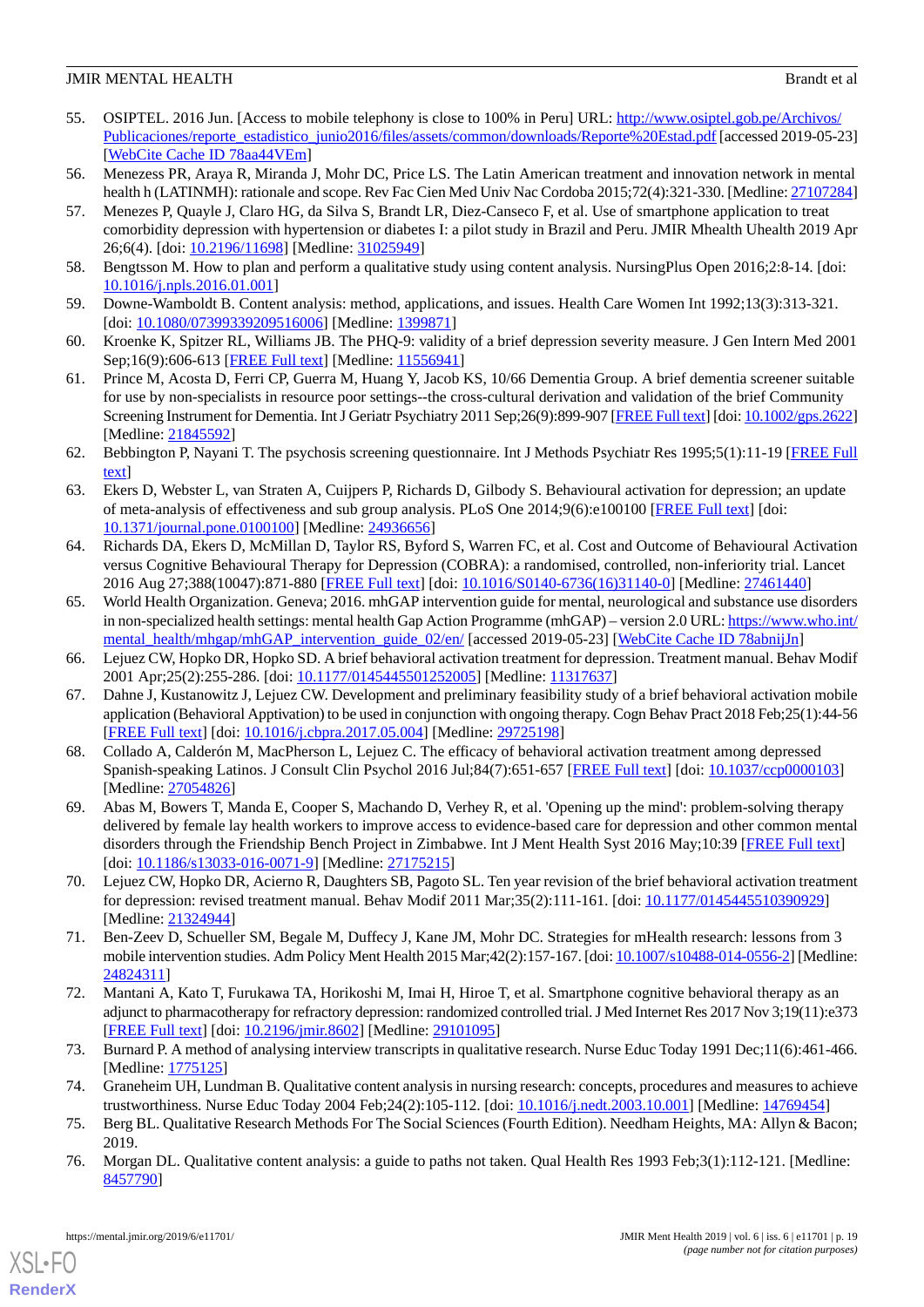- <span id="page-19-0"></span>77. Naslund JA, Aschbrenner KA, Araya R, Marsch LA, Unützer J, Patel V, et al. Digital technology for treating and preventing mental disorders in low-income and middle-income countries: a narrative review of the literature. Lancet Psychiatry 2017 Jun;4(6):486-500 [[FREE Full text](http://europepmc.org/abstract/MED/28433615)] [doi: [10.1016/S2215-0366\(17\)30096-2\]](http://dx.doi.org/10.1016/S2215-0366(17)30096-2) [Medline: [28433615](http://www.ncbi.nlm.nih.gov/entrez/query.fcgi?cmd=Retrieve&db=PubMed&list_uids=28433615&dopt=Abstract)]
- <span id="page-19-1"></span>78. Abaza H, Marschollek M. mHealth application areas and technology combinations\*. A comparison of literature from high and low/middle income countries. Methods Inf Med 2017 Aug 8;56(7):e105-e122. [doi: [10.3414/ME17-05-0003](http://dx.doi.org/10.3414/ME17-05-0003)] [Medline: [28925418](http://www.ncbi.nlm.nih.gov/entrez/query.fcgi?cmd=Retrieve&db=PubMed&list_uids=28925418&dopt=Abstract)]
- <span id="page-19-3"></span><span id="page-19-2"></span>79. The Lancet. Making more of multimorbidity: an emerging priority. The Lancet 2018 Apr;391(10131):1637. [doi: [10.1016/S0140-6736\(18\)30941-3\]](http://dx.doi.org/10.1016/S0140-6736(18)30941-3) [Medline: [29726322](http://www.ncbi.nlm.nih.gov/entrez/query.fcgi?cmd=Retrieve&db=PubMed&list_uids=29726322&dopt=Abstract)]
- <span id="page-19-4"></span>80. The Academy of Medical Sciences. 2018 Apr. Multimorbidity: a priority for global health research URL: [https://acmedsci.](https://acmedsci.ac.uk/file-download/82222577) [ac.uk/file-download/82222577](https://acmedsci.ac.uk/file-download/82222577) [accessed 2019-05-23] [\[WebCite Cache ID 78afnPp6O\]](http://www.webcitation.org/

                                78afnPp6O)
- <span id="page-19-5"></span>81. Rivas-Nieto AC, Málaga G, Ruiz-Grosso P, Huayanay-Espinoza CA, Curioso WH. [Use and perceptions of information and communication technologies in patients with hypertension, dyslipidemia or diabetes in a national hospital in Lima, Peru]. Rev Peru Med Exp Salud Publica 2015;32(2). [doi: [10.17843/rpmesp.2015.322.1621\]](http://dx.doi.org/10.17843/rpmesp.2015.322.1621)
- 82. Sarkar U, Gourley GI, Lyles CR, Tieu L, Clarity C, Newmark L, et al. Usability of commercially available mobile applications for diverse patients. J Gen Intern Med 2016 Dec;31(12):1417-1426. [doi: [10.1007/s11606-016-3771-6](http://dx.doi.org/10.1007/s11606-016-3771-6)] [Medline: [27418347\]](http://www.ncbi.nlm.nih.gov/entrez/query.fcgi?cmd=Retrieve&db=PubMed&list_uids=27418347&dopt=Abstract)
- 83. Ye J, Zuo Y, Xie T, Wu M, Ni P, Kang Y, et al. A telemedicine wound care model using 4G with smart phones or smart glasses: a pilot study. Medicine (Baltimore) 2016 Aug;95(31):e4198 [[FREE Full text\]](http://Insights.ovid.com/pubmed?pmid=27495023) [doi: 10.1097/MD.000000000004198] [Medline: [27495023](http://www.ncbi.nlm.nih.gov/entrez/query.fcgi?cmd=Retrieve&db=PubMed&list_uids=27495023&dopt=Abstract)]
- 84. Martínez-Pérez B, de la Torre-Diez I, López-Coronado M. Experiences and results of applying tools for assessing the quality of a mHealth app named Heartkeeper. J Med Syst 2015 Nov;39(11):142. [doi: [10.1007/s10916-015-0303-6\]](http://dx.doi.org/10.1007/s10916-015-0303-6) [Medline: [26345452](http://www.ncbi.nlm.nih.gov/entrez/query.fcgi?cmd=Retrieve&db=PubMed&list_uids=26345452&dopt=Abstract)]
- <span id="page-19-6"></span>85. East ML, Havard BC. Mental health mobile apps: from infusion to diffusion in the mental health social system. JMIR Ment Health 2015;2(1):e10 [\[FREE Full text\]](http://mental.jmir.org/2015/1/e10/) [doi: [10.2196/mental.3954\]](http://dx.doi.org/10.2196/mental.3954) [Medline: [26543907\]](http://www.ncbi.nlm.nih.gov/entrez/query.fcgi?cmd=Retrieve&db=PubMed&list_uids=26543907&dopt=Abstract)
- <span id="page-19-7"></span>86. Zhu Q, Liu C, Holroyd K. From a traditional behavioral management program to an m-health app: Lessons learned in developing m-health apps for existing health care programs. : IEEE; 2012 Jun 28 Presented at: 4th International Workshop on Software Engineering in Health Care (SEHC); June 4-5, 2012; Zurich, Switzerland. [doi: [10.1109/SEHC.2012.6227006](http://dx.doi.org/10.1109/SEHC.2012.6227006)]
- <span id="page-19-9"></span><span id="page-19-8"></span>87. Lie SS, Karlsen B, Oord ER, Graue M, Oftedal B. Dropout from an eHealth intervention for adults with type 2 diabetes: a qualitative study. J Med Internet Res 2017 May 30;19(5):e187 [[FREE Full text](http://www.jmir.org/2017/5/e187/)] [doi: [10.2196/jmir.7479](http://dx.doi.org/10.2196/jmir.7479)] [Medline: [28559223](http://www.ncbi.nlm.nih.gov/entrez/query.fcgi?cmd=Retrieve&db=PubMed&list_uids=28559223&dopt=Abstract)]
- 88. Christensen H, Griffiths KM, Farrer L. Adherence in internet interventions for anxiety and depression. J Med Internet Res 2009;11(2):e13 [\[FREE Full text](http://www.jmir.org/2009/2/e13/)] [doi: [10.2196/jmir.1194\]](http://dx.doi.org/10.2196/jmir.1194) [Medline: [19403466](http://www.ncbi.nlm.nih.gov/entrez/query.fcgi?cmd=Retrieve&db=PubMed&list_uids=19403466&dopt=Abstract)]
- <span id="page-19-10"></span>89. Diez-Canseco F, Toyama M, Ipince A, Perez-Leon S, Cavero V, Araya R, et al. Integration of a technology-based mental health screening program into routine practices of primary health care services in Peru (The Allillanchu Project): development and implementation. J Med Internet Res 2018 Mar 15;20(3):e100 [[FREE Full text](http://www.jmir.org/2018/3/e100/)] [doi: [10.2196/jmir.9208](http://dx.doi.org/10.2196/jmir.9208)] [Medline: [29588272](http://www.ncbi.nlm.nih.gov/entrez/query.fcgi?cmd=Retrieve&db=PubMed&list_uids=29588272&dopt=Abstract)]
- <span id="page-19-11"></span>90. Singla D, Lazarus A, Atif N, Sikander S, Bhatia U, Ahmad I, et al. "Someone like us": delivering maternal mental health through peers in two South Asian contexts. J Affect Disord 2014 Oct;168:452-458 [[FREE Full text](http://europepmc.org/abstract/MED/25113958)] [doi: [10.1016/j.jad.2014.07.017\]](http://dx.doi.org/10.1016/j.jad.2014.07.017) [Medline: [25113958\]](http://www.ncbi.nlm.nih.gov/entrez/query.fcgi?cmd=Retrieve&db=PubMed&list_uids=25113958&dopt=Abstract)
- 91. Miranda JJ, Diez-Canseco F, Araya R, Cutipe Y, Castillo H, Herrera V, et al. Transitioning mental health into primary care. Lancet Psychiatry 2017 Feb;4(2):90-92. [doi: [10.1016/S2215-0366\(16\)30350-9](http://dx.doi.org/10.1016/S2215-0366(16)30350-9)] [Medline: [28137383](http://www.ncbi.nlm.nih.gov/entrez/query.fcgi?cmd=Retrieve&db=PubMed&list_uids=28137383&dopt=Abstract)]

# **Abbreviations**

**DALY:** disability-adjusted life year **LATIN-MH:** Latin America Treatment and Innovation Network in Mental Health **LMIC:** low- and middle-income country **mHealth:** mobile health **MINSA:** Ministry of Health **NCD:** noncommunicable disease **SMS:** short message service